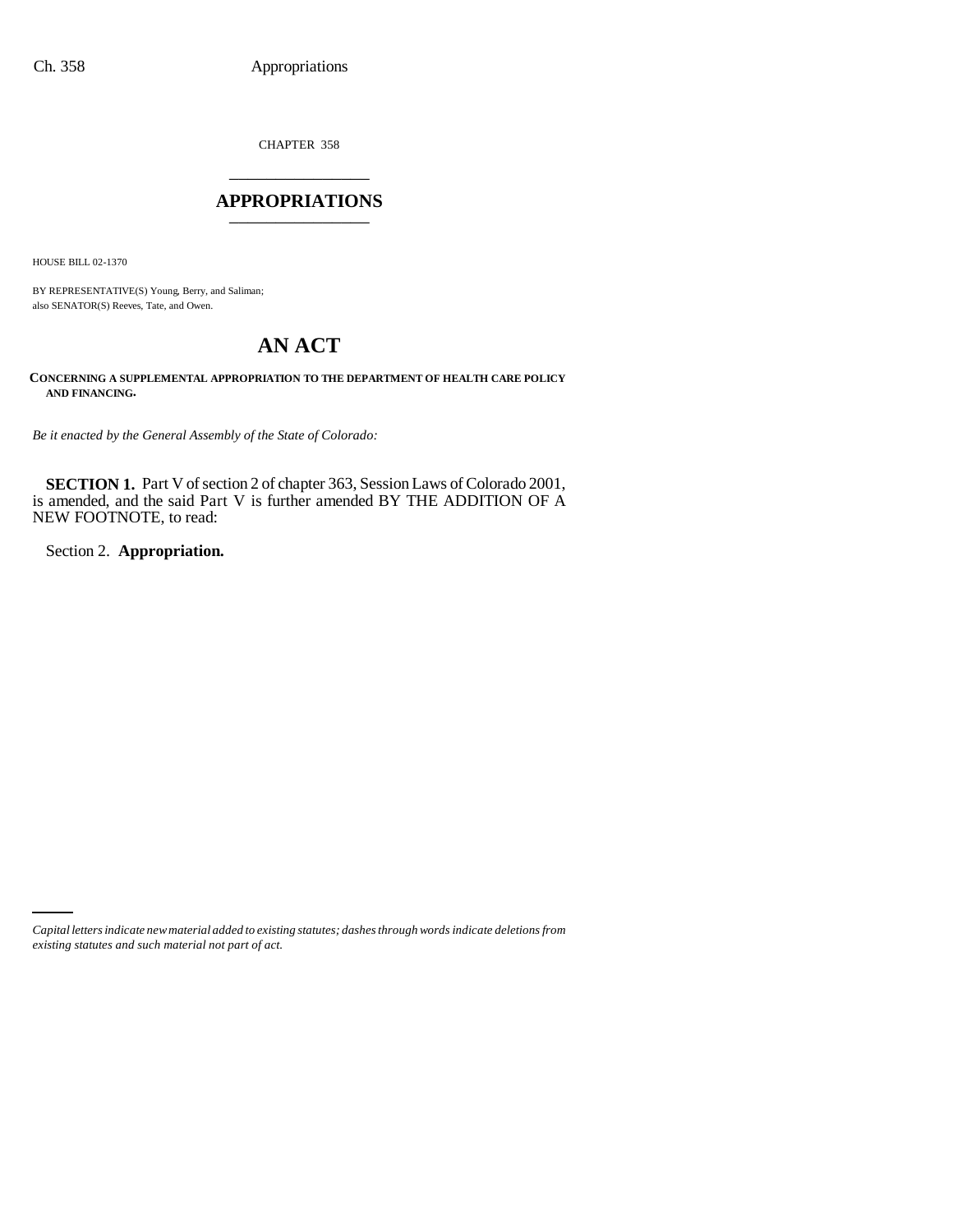|  |  | Appropriations |  |
|--|--|----------------|--|
|  |  |                |  |
|  |  |                |  |
|  |  |                |  |

|                                                                                |                           |              |                               |                                                | APPROPRIATION FROM                             |                                              |                                |
|--------------------------------------------------------------------------------|---------------------------|--------------|-------------------------------|------------------------------------------------|------------------------------------------------|----------------------------------------------|--------------------------------|
|                                                                                | ITEM &<br><b>SUBTOTAL</b> | <b>TOTAL</b> | <b>GENERAL</b><br><b>FUND</b> | <b>GENERAL</b><br><b>FUND</b><br><b>EXEMPT</b> | <b>CASH</b><br><b>FUNDS</b>                    | <b>CASH</b><br><b>FUNDS</b><br><b>EXEMPT</b> | <b>FEDERAL</b><br><b>FUNDS</b> |
|                                                                                | \$                        | \$           | \$                            | \$                                             | \$                                             | \$                                           | \$                             |
|                                                                                |                           |              |                               | <b>PART V</b>                                  |                                                |                                              |                                |
|                                                                                |                           |              |                               |                                                | DEPARTMENT OF HEALTH CARE POLICY AND FINANCING |                                              |                                |
| (1) EXECUTIVE DIRECTOR'S OFFICE <sup>40, 41</sup>                              |                           |              |                               |                                                |                                                |                                              |                                |
| <b>Personal Services</b>                                                       | 1,966,658                 |              | 760,200(M)                    |                                                |                                                | 29,281 <sup>a</sup>                          | 1,177,177                      |
|                                                                                |                           |              | 510,200(M)                    |                                                |                                                |                                              | 1,427,177                      |
|                                                                                | $(31.1$ FTE)              |              |                               |                                                |                                                |                                              |                                |
| Colorado Benefits                                                              |                           |              |                               |                                                |                                                |                                              |                                |
| <b>Management System</b><br>$(\text{CBMS})^{42,43}$ $(\text{CBMS})^{42,43,43}$ |                           |              |                               |                                                |                                                |                                              |                                |
| 43a                                                                            | 382,059                   |              | 191,030(M)                    |                                                |                                                |                                              | 191,029                        |
|                                                                                | $(6.0$ FTE)               |              |                               |                                                |                                                |                                              |                                |
| Health, Life, and Dental                                                       | 309,932                   |              | 147,324(M)                    |                                                |                                                | $1,779^{\rm a}$                              | 160,829                        |
| Short-term Disability                                                          | 6,033                     |              | 3,007(M)                      |                                                |                                                | 18 <sup>a</sup>                              | 3,008                          |
| Salary Survey and Senior                                                       |                           |              |                               |                                                |                                                |                                              |                                |
| <b>Executive Service</b>                                                       | 488,165                   |              | 242,900(M)                    |                                                |                                                | $1,383^a$                                    | 243,882                        |
| Anniversary Increases                                                          | 152,208                   |              | 78,136(M)                     |                                                |                                                | 858 <sup>a</sup>                             | 73,214                         |
| Workers' Compensation                                                          | 62,872                    |              | 31,436(M)                     |                                                |                                                |                                              | 31,436                         |
|                                                                                | 59,842                    |              | 29,921(M)                     |                                                |                                                |                                              | 29,921                         |
| <b>Operating Expenses</b>                                                      | 212,846                   |              | 110,593(M)                    |                                                |                                                | 944 <sup>a</sup>                             | 101,309                        |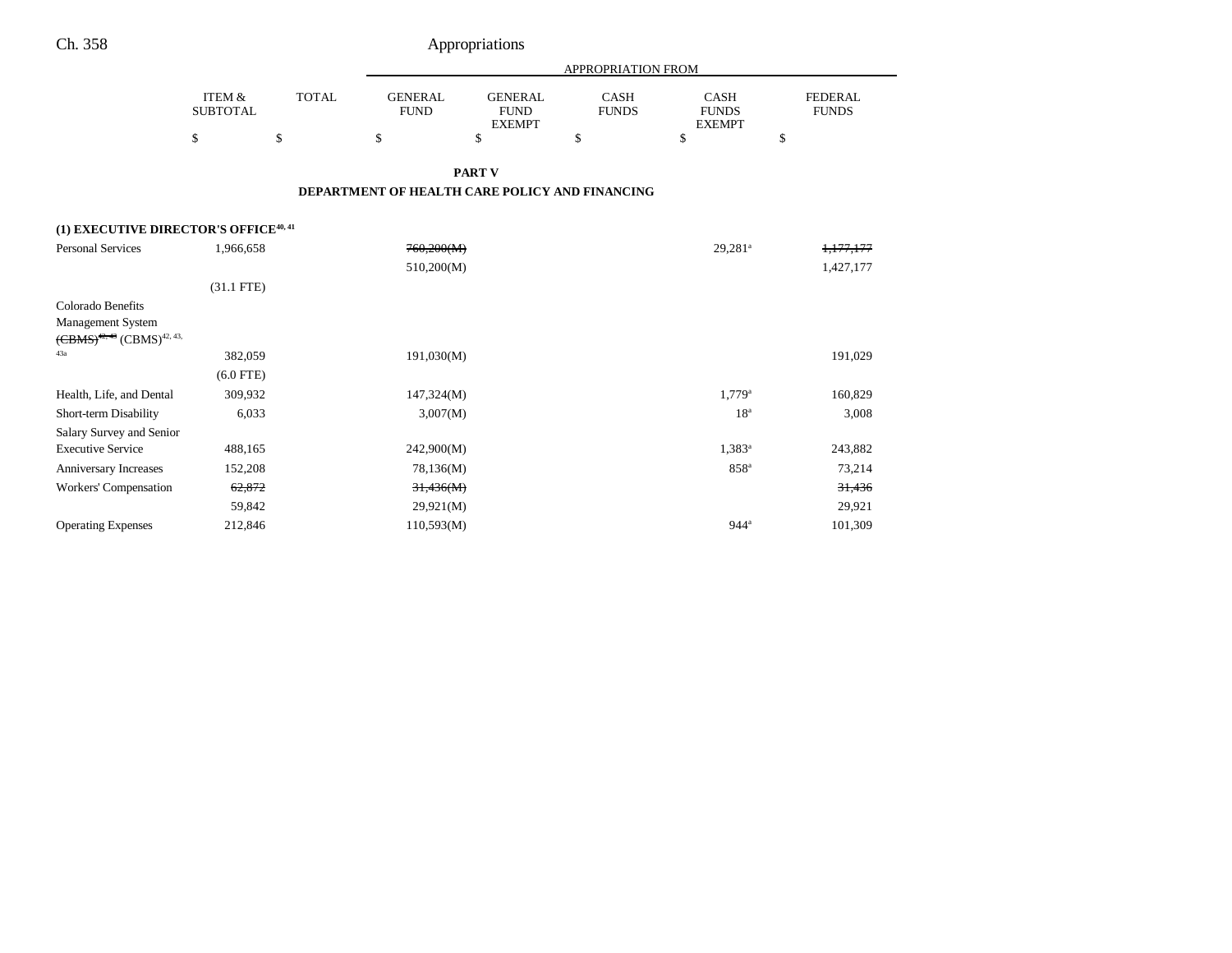| Legal Services and Third      |         |           |                |            |                  |         |
|-------------------------------|---------|-----------|----------------|------------|------------------|---------|
| Party Recovery Legal          |         |           |                |            |                  |         |
| Services for 12,587           |         |           |                |            |                  |         |
| 12,758 hours                  | 735,458 |           | 302,007(M)     | $63,513^b$ |                  | 369,938 |
|                               | 745,459 |           | $304,358(M)^d$ |            | 209 <sup>a</sup> | 377,379 |
| Administrative Law            |         |           |                |            |                  |         |
| Judge Services for 2,317      |         |           |                |            |                  |         |
| 3,143 hours                   | 261,830 |           | 130,915(M)     |            |                  | 130,915 |
|                               | 333,667 |           | 166,834(M)     |            |                  | 166,833 |
| <b>Computer Systems Costs</b> | 409,077 |           | 172,068(M)     | $32,471$ ° |                  | 204,538 |
|                               | 398,995 |           | 167,027(M)     |            |                  | 199,497 |
| Payment to Risk               |         |           |                |            |                  |         |
| Management and                |         |           |                |            |                  |         |
| <b>Property Funds</b>         | 53,874  |           | 26,937(M)      |            |                  | 26,937  |
|                               | 19,720  |           | 9,860(M)       |            |                  | 9,860   |
| Capitol Complex Leased        |         |           |                |            |                  |         |
| Space                         | 289,273 |           | 144,637(M)     |            |                  | 144,636 |
|                               | 308,050 |           | 154,025(M)     |            |                  | 154,025 |
| Transfer to the               |         |           |                |            |                  |         |
| Department of Human           |         |           |                |            |                  |         |
| Services for Related          |         |           |                |            |                  |         |
| Administration                | 275,220 |           | 137,611(M)     |            |                  | 137,609 |
|                               |         | 5,605,505 |                |            |                  |         |
|                               |         | 5,658,854 |                |            |                  |         |

a These amounts shall be from the Children's Basic Health Plan Trust created in Section 26-19-105, C.R.S.

 $^{\rm b}$  This amount shall be from third party recoveries.

 $\,^{\mathrm{c}}$  This amount shall be from the Old Age Pension Fund.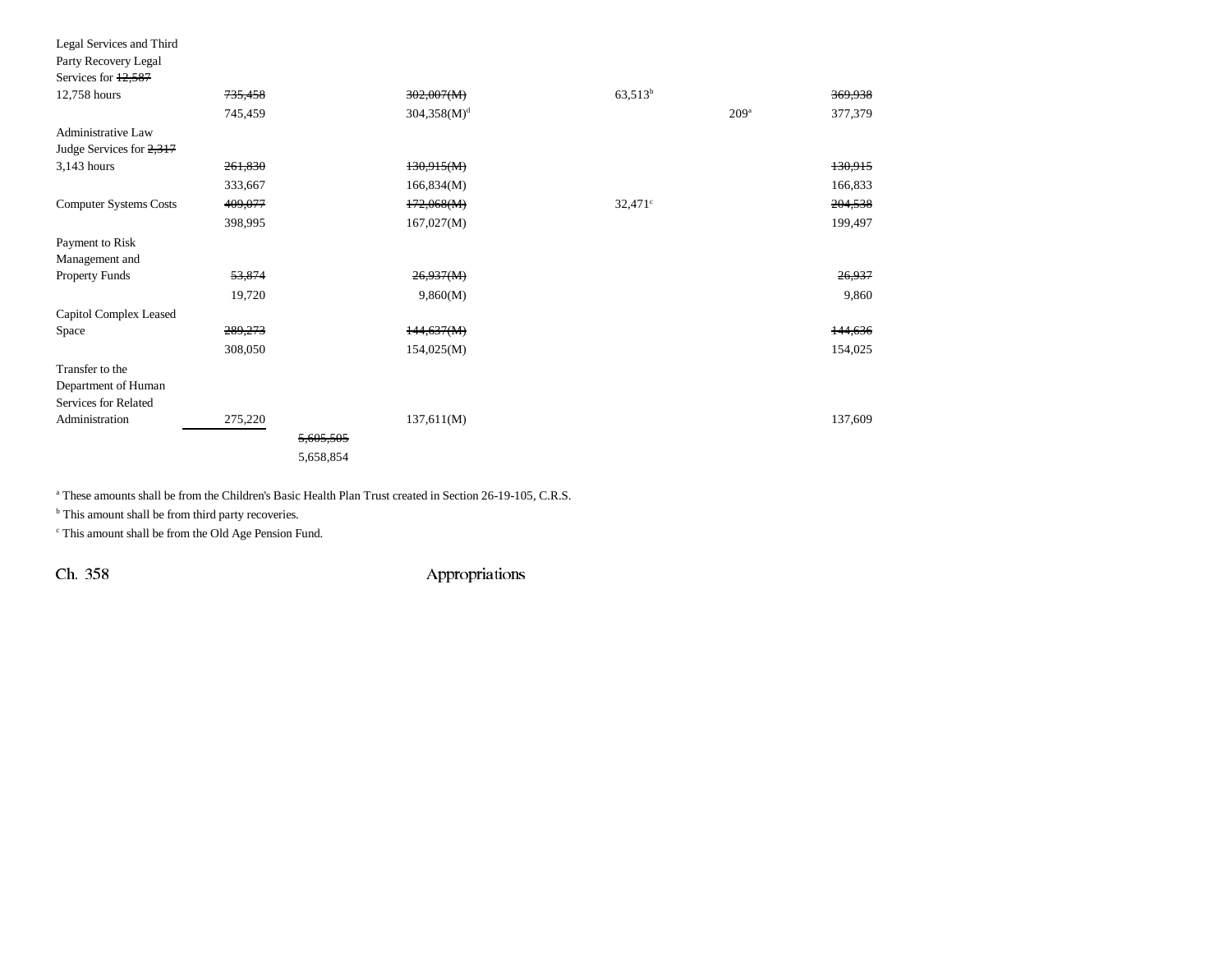|                                                                                                                                                                        |                                      |              |                               |                                                | APPROPRIATION FROM          |                                              |                                |
|------------------------------------------------------------------------------------------------------------------------------------------------------------------------|--------------------------------------|--------------|-------------------------------|------------------------------------------------|-----------------------------|----------------------------------------------|--------------------------------|
|                                                                                                                                                                        | <b>ITEM &amp;</b><br><b>SUBTOTAL</b> | <b>TOTAL</b> | <b>GENERAL</b><br><b>FUND</b> | <b>GENERAL</b><br><b>FUND</b><br><b>EXEMPT</b> | <b>CASH</b><br><b>FUNDS</b> | <b>CASH</b><br><b>FUNDS</b><br><b>EXEMPT</b> | <b>FEDERAL</b><br><b>FUNDS</b> |
|                                                                                                                                                                        | \$                                   | \$           | \$                            | \$                                             | \$                          | $\mathcal{S}$                                | \$                             |
| <sup>d</sup> OF THIS AMOUNT, \$2,351 IS EXEMPT FROM THE STATUTORY LIMIT ON STATE GENERAL FUND APPROPRIATIONS PURSUANT TO SECTION 24-75-201.1 (1) (a) (III) (B), C.R.S. |                                      |              |                               |                                                |                             |                                              |                                |
| (2) MEDICAL PROGRAMS ADMINISTRATION <sup>44</sup>                                                                                                                      |                                      |              |                               |                                                |                             |                                              |                                |
| <b>Personal Services</b>                                                                                                                                               | 8,370,624                            |              | 3,904,837(M)                  |                                                |                             |                                              | 4,465,787                      |
|                                                                                                                                                                        | $(135.8$ FTE)                        |              |                               |                                                |                             |                                              |                                |
| <b>Operating Expenses</b>                                                                                                                                              | 754,298                              |              | 366,797(M)                    |                                                |                             |                                              | 387,501                        |
| <b>Alternative Care Facility</b>                                                                                                                                       |                                      |              |                               |                                                |                             |                                              |                                |
| Cost Reporting System                                                                                                                                                  |                                      |              |                               |                                                |                             |                                              |                                |
| <b>Consulting Services</b>                                                                                                                                             | 21,667                               |              | 10,833(M)                     |                                                |                             |                                              | 10,834                         |
| Medicaid Management                                                                                                                                                    |                                      |              |                               |                                                |                             |                                              |                                |
| <b>Information System</b>                                                                                                                                              |                                      |              |                               |                                                |                             |                                              |                                |
| Contract                                                                                                                                                               | 17,076,162                           |              | 4,161,799(M)                  |                                                | 146,867 <sup>a</sup>        |                                              | 12,767,496                     |
|                                                                                                                                                                        | 17,166,491                           |              | 4,184,382(M)                  |                                                |                             |                                              | 12,835,242                     |
| <b>Health Insurance</b>                                                                                                                                                |                                      |              |                               |                                                |                             |                                              |                                |
| Portability and                                                                                                                                                        |                                      |              |                               |                                                |                             |                                              |                                |
| Accountability Act of                                                                                                                                                  |                                      |              |                               |                                                |                             |                                              |                                |
| 1996 (HIPAA)<br><b>Feasibility Study</b>                                                                                                                               |                                      |              |                               |                                                |                             |                                              |                                |
| Contract                                                                                                                                                               | 675,000                              |              | 168,750(M)                    |                                                |                             |                                              | 506,250                        |
|                                                                                                                                                                        | 1,122,187                            |              | $108,590(M)$ <sup>b</sup>     |                                                |                             | $12,696^{\circ}$                             | 1,000,901                      |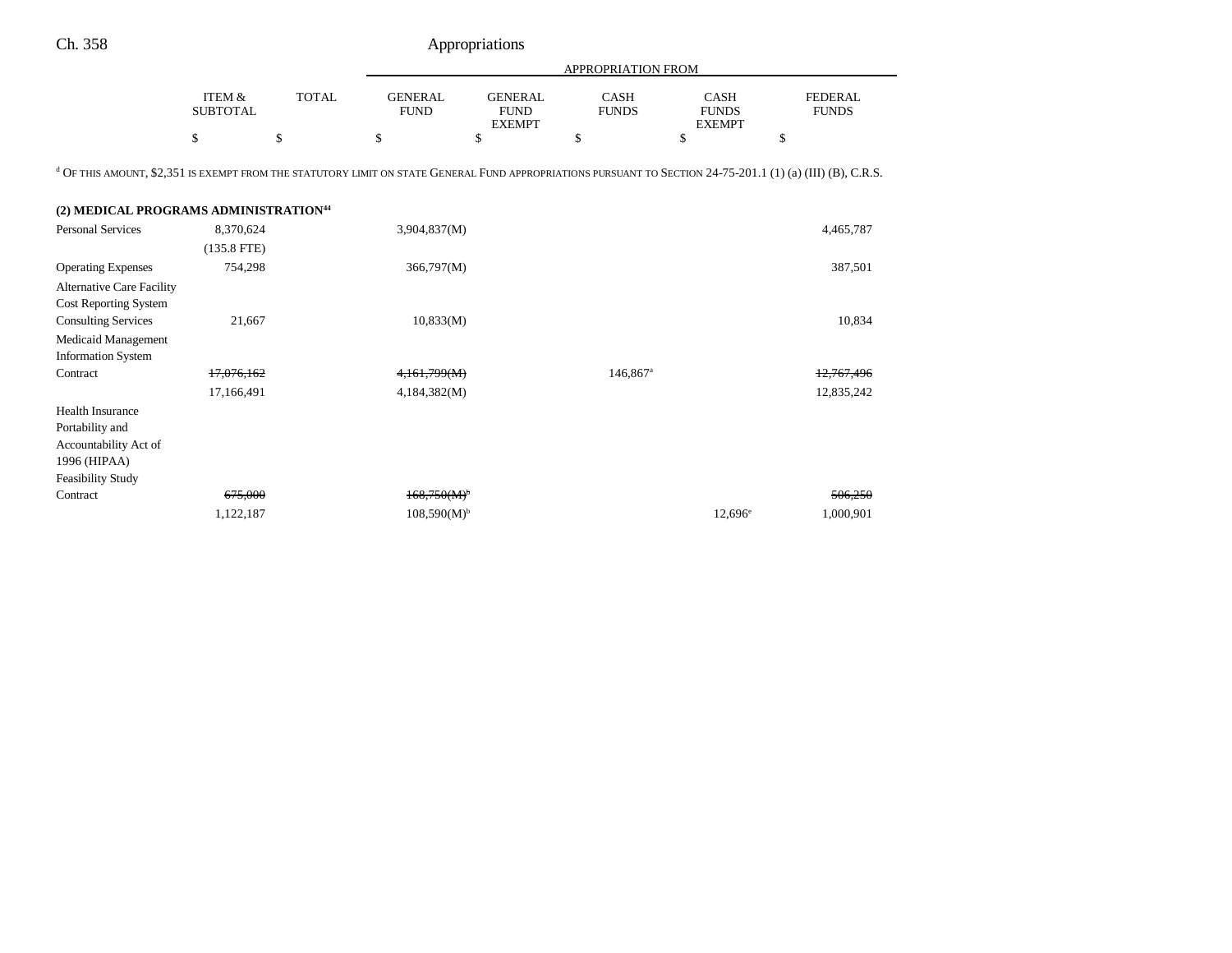| <b>HEALTH INSURANCE</b>        |           |                          |                            |
|--------------------------------|-----------|--------------------------|----------------------------|
| PORTABILITY AND                |           |                          |                            |
| <b>ACCOUNTABILITY ACT OF</b>   |           |                          |                            |
| 1996 (HIPAA)                   |           |                          |                            |
| <b>IMPLEMENTATION</b>          | 42,835    | $10,068(M)$ <sup>b</sup> | 896 <sup>e</sup><br>31,871 |
| Medicaid Authorization         |           |                          |                            |
| Cards                          | 1,122,300 | 561,150(M)               | 561,150                    |
|                                | 1,188,142 | 594,071(M)               | 594,071                    |
| Department of Public           |           |                          |                            |
| <b>Health and Environment</b>  |           |                          |                            |
| Facility Survey and            |           |                          |                            |
| Certification                  | 3,978,436 | 1,073,794(M)             | 2,904,642                  |
|                                | 3,974,671 | 1,072,732(M)             | 2,901,939                  |
| Other Case-Mix                 |           |                          |                            |
| <b>Administrative Costs</b>    | 42,000    | 12,000(M)                | 30,000                     |
| <b>Hospital Rate Setting</b>   |           |                          |                            |
| Study                          | 100,000   | 50,000(M)                | 50,000                     |
| <b>Transportation Broker</b>   |           |                          |                            |
| Contract                       | 565,240   | 282,620(M)               | 282,620                    |
| <b>Contractual Utilization</b> |           |                          |                            |
| Review                         | 4,342,938 | 1,085,735(M)             | 3,257,203                  |
|                                | 4,451,674 | 1,113,860(M)             | 3,337,814                  |
| Early and Periodic             |           |                          |                            |
| Screening, Diagnosis, and      |           |                          |                            |
| <b>Treatment Program</b>       | 3,084,350 | 1,542,175(M)             | 1.542.175                  |
|                                | 3,078,818 | 1,539,409(M)             | 1,539,409                  |
| <b>Nursing Facility Audits</b> | 864,150   | 432,075(M)               | 432,075                    |
|                                | 880,650   | 440,325(M)               | 440,325                    |
|                                |           |                          |                            |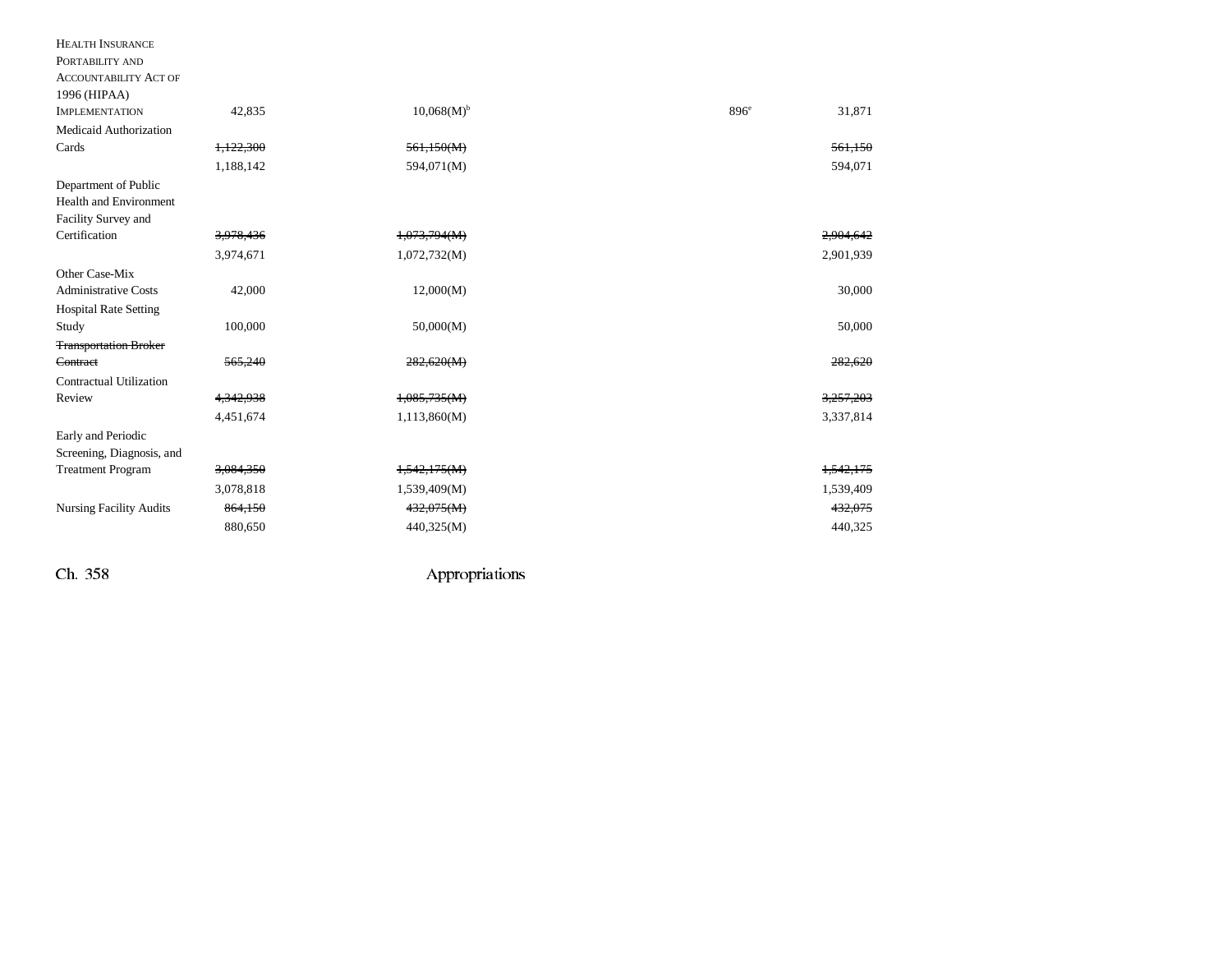| п. |  |
|----|--|
|    |  |

# Appropriations

|                                                   |                                      |              |                               |                                                | <b>APPROPRIATION FROM</b>   |                                              |                                |
|---------------------------------------------------|--------------------------------------|--------------|-------------------------------|------------------------------------------------|-----------------------------|----------------------------------------------|--------------------------------|
|                                                   | <b>ITEM &amp;</b><br><b>SUBTOTAL</b> | <b>TOTAL</b> | <b>GENERAL</b><br><b>FUND</b> | <b>GENERAL</b><br><b>FUND</b><br><b>EXEMPT</b> | <b>CASH</b><br><b>FUNDS</b> | <b>CASH</b><br><b>FUNDS</b><br><b>EXEMPT</b> | <b>FEDERAL</b><br><b>FUNDS</b> |
|                                                   | \$                                   | \$           | \$                            | \$                                             | \$                          | \$                                           | \$                             |
| Hospital and Federally<br>Qualified Health Clinic |                                      |              |                               |                                                |                             |                                              |                                |
| Audits                                            | 117,978                              |              | 58,989(M)                     |                                                |                             |                                              | 58,989                         |
|                                                   | 250,000                              |              | 125,000(M)                    |                                                |                             |                                              | 125,000                        |
| Nursing Home<br>Preadmission and                  |                                      |              |                               |                                                |                             |                                              |                                |
| <b>Resident Assessments</b>                       | 1,042,612                            |              | 260,653(M)                    |                                                |                             |                                              | 781,959                        |
|                                                   | 1,162,705                            |              | 290,676(M)                    |                                                |                             |                                              | 872,029                        |
| Nurse Aide Certification                          | 277,330                              |              | 125,821(M)                    |                                                |                             | $12,844(T)$ <sup>c</sup>                     | 138,665                        |
| Nursing Home Quality                              |                                      |              |                               |                                                |                             |                                              |                                |
| <b>Assessments</b>                                | 27,227                               |              | 6,807(M)                      |                                                |                             |                                              | 20,420                         |
|                                                   | 26,955                               |              | 6,739(M)                      |                                                |                             |                                              | 20,216                         |
| <b>Nursing Facility</b>                           |                                      |              |                               |                                                |                             |                                              |                                |
| Appraisals                                        | 272,992                              |              | 136,496(M)                    |                                                |                             |                                              | 136,496                        |
| <b>Estate Recovery</b>                            | 700,000                              |              |                               |                                                | 350,000 <sup>d</sup>        |                                              | 350,000                        |
| Single Entry Point                                |                                      |              |                               |                                                |                             |                                              |                                |
| Administration                                    | 65,900                               |              | 32,950(M)                     |                                                |                             |                                              | 32,950                         |
| <b>Single Entry Point Audits</b>                  | 35,339                               |              | 17,669(M)                     |                                                |                             |                                              | 17,670                         |
| Phone Triage/Advice                               | 321,300                              |              | 80,325(M)                     |                                                |                             |                                              | 240,975                        |
| S.B. 97-05 Enrollment                             |                                      |              |                               |                                                |                             |                                              |                                |
| <b>Broker</b>                                     | 1,073,258                            |              | 536,629(M)                    |                                                |                             |                                              | 536,629                        |
| Dental Incentive <sup>45</sup>                    | 2,000,000                            |              |                               |                                                |                             | $2,000,000$ <sup>e</sup>                     |                                |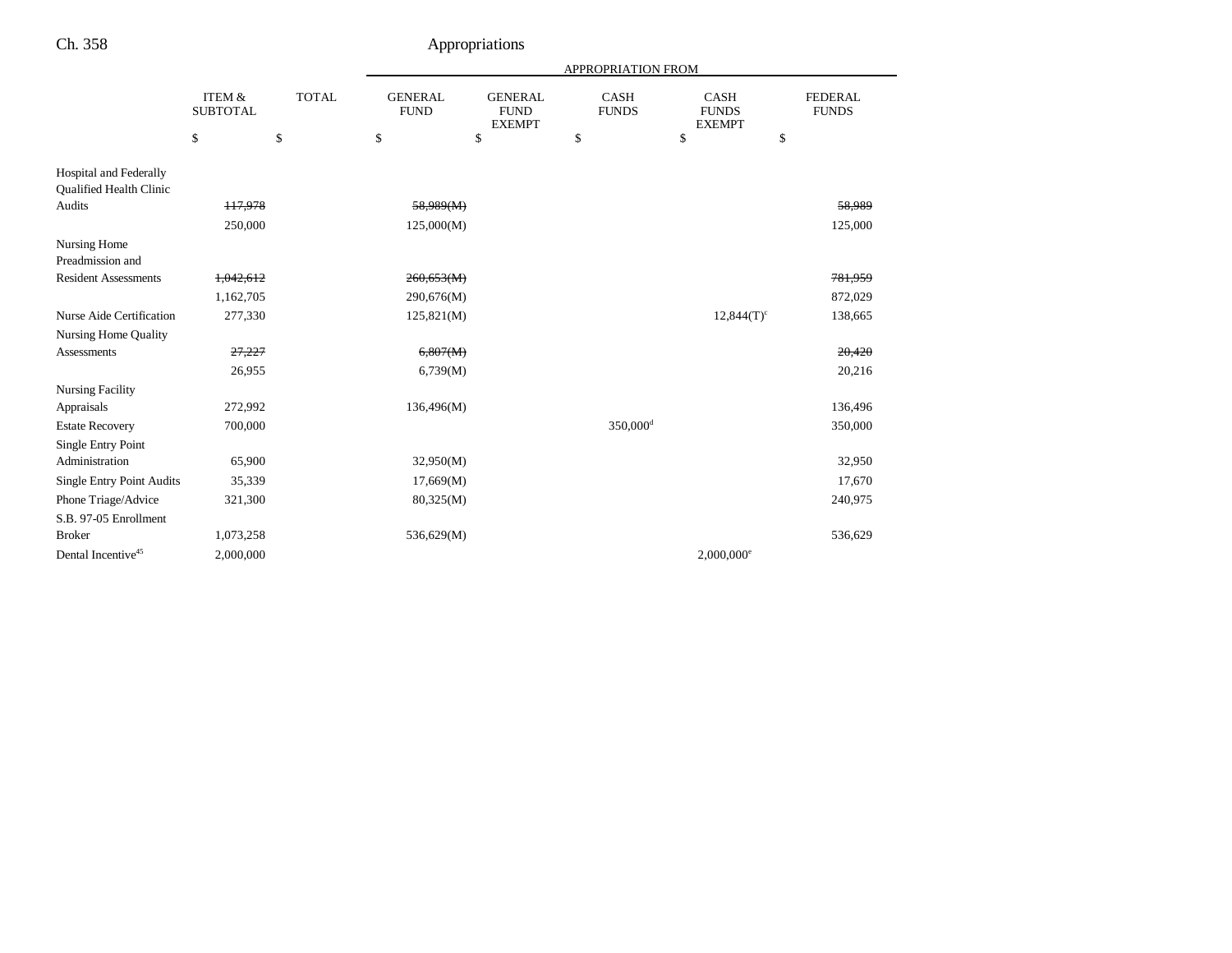Primary Care Physician

Credentialing 115,700 115,700 57,850(M) 57,850 57,850 57,850 47,046,801

47,495,536

a This amount shall be from the Old Age Pension Health and Medical Care Fund pursuant to Section 26-2-117, C.R.S.

<sup>b</sup> This amount is THESE AMOUNTS ARE exempt from the statutory limit on state General Fund appropriations pursuant to Section 24-75-201.1 (1) (a) (III) (B), C.R.S.

c This amount shall be from the Department of Regulatory Agencies.

d This amount shall be from estate recoveries.

<sup>e</sup> This amount THESE AMOUNTS shall be from the Children's Basic Health Plan Trust created in Section 26-19-105, C.R.S.

## **(3) MEDICAL SERVICES PREMIUMS46, 47, 48, 50, 51, 52, 53, 53a**

| Services for 35,286 Old            |                        |
|------------------------------------|------------------------|
| Age Pensioners (OAP-A)             |                        |
| at an average cost of              |                        |
| <del>\$15.865.43</del> \$16,020.55 | <del>559,827,462</del> |
|                                    | 565, 301, 223          |
| Services for 5,621 Old             |                        |
| Age Pensioners (OAP-B)             |                        |
| at an average cost of              |                        |
| <del>\$13.124.94</del> \$13.272.01 | <del>73.775.298</del>  |
|                                    | 74.601.956             |
| Services for 3.395 Old             |                        |
| <b>Age Pension State</b>           |                        |
| Medical Program clients            |                        |
| at an average cost of              |                        |
| \$2.902.25                         | 9.853.133              |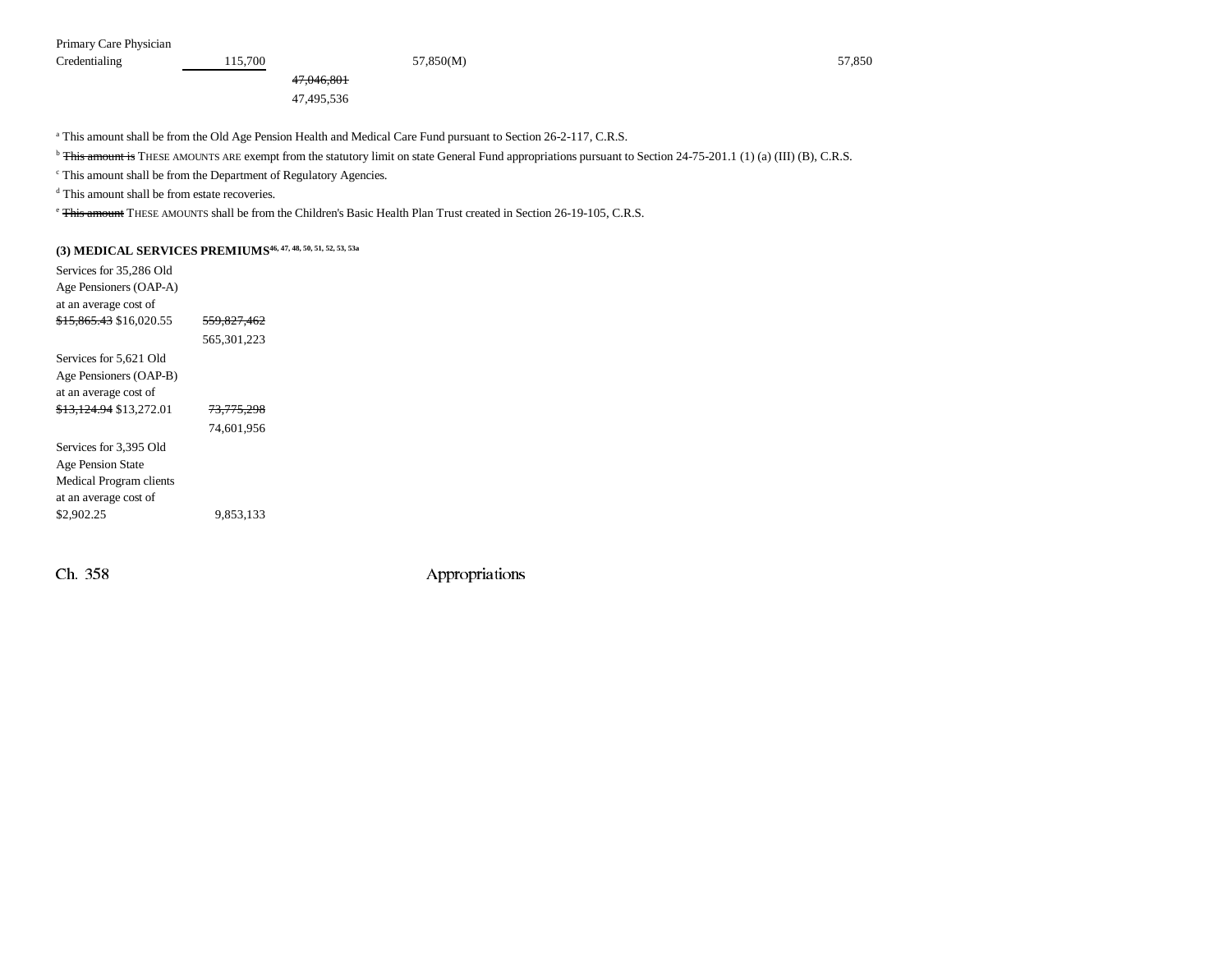|                                                                                                                                                |                                          |              | APPROPRIATION FROM            |                                                |                             |                                       |                                |  |
|------------------------------------------------------------------------------------------------------------------------------------------------|------------------------------------------|--------------|-------------------------------|------------------------------------------------|-----------------------------|---------------------------------------|--------------------------------|--|
|                                                                                                                                                | ITEM &<br><b>SUBTOTAL</b>                | <b>TOTAL</b> | <b>GENERAL</b><br><b>FUND</b> | <b>GENERAL</b><br><b>FUND</b><br><b>EXEMPT</b> | <b>CASH</b><br><b>FUNDS</b> | CASH<br><b>FUNDS</b><br><b>EXEMPT</b> | <b>FEDERAL</b><br><b>FUNDS</b> |  |
|                                                                                                                                                | \$                                       | \$           | $\$$                          | \$                                             | \$                          | \$                                    | \$                             |  |
| Services for 49,797<br>Non-Elderly Disabled<br>Recipients of<br>Supplemental Security<br>Income at an average cost<br>of \$9,757.12 \$9,884.09 | 485,875,366                              |              |                               |                                                |                             |                                       |                                |  |
| Services for 29,809                                                                                                                            | 492,197,983                              |              |                               |                                                |                             |                                       |                                |  |
| Categorically Eligible<br>Low-income Adults at an<br>average cost of \$3,112.33                                                                |                                          |              |                               |                                                |                             |                                       |                                |  |
| \$3,204.99                                                                                                                                     | 92,775,580                               |              |                               |                                                |                             |                                       |                                |  |
| Services for 134,222<br>Categorically Eligible<br>Low-income Children and<br><b>Baby Care Program</b><br>Children at an average<br>\$1,600.58  | 95,537,536<br>210,079,196<br>214,832,506 |              |                               |                                                |                             |                                       |                                |  |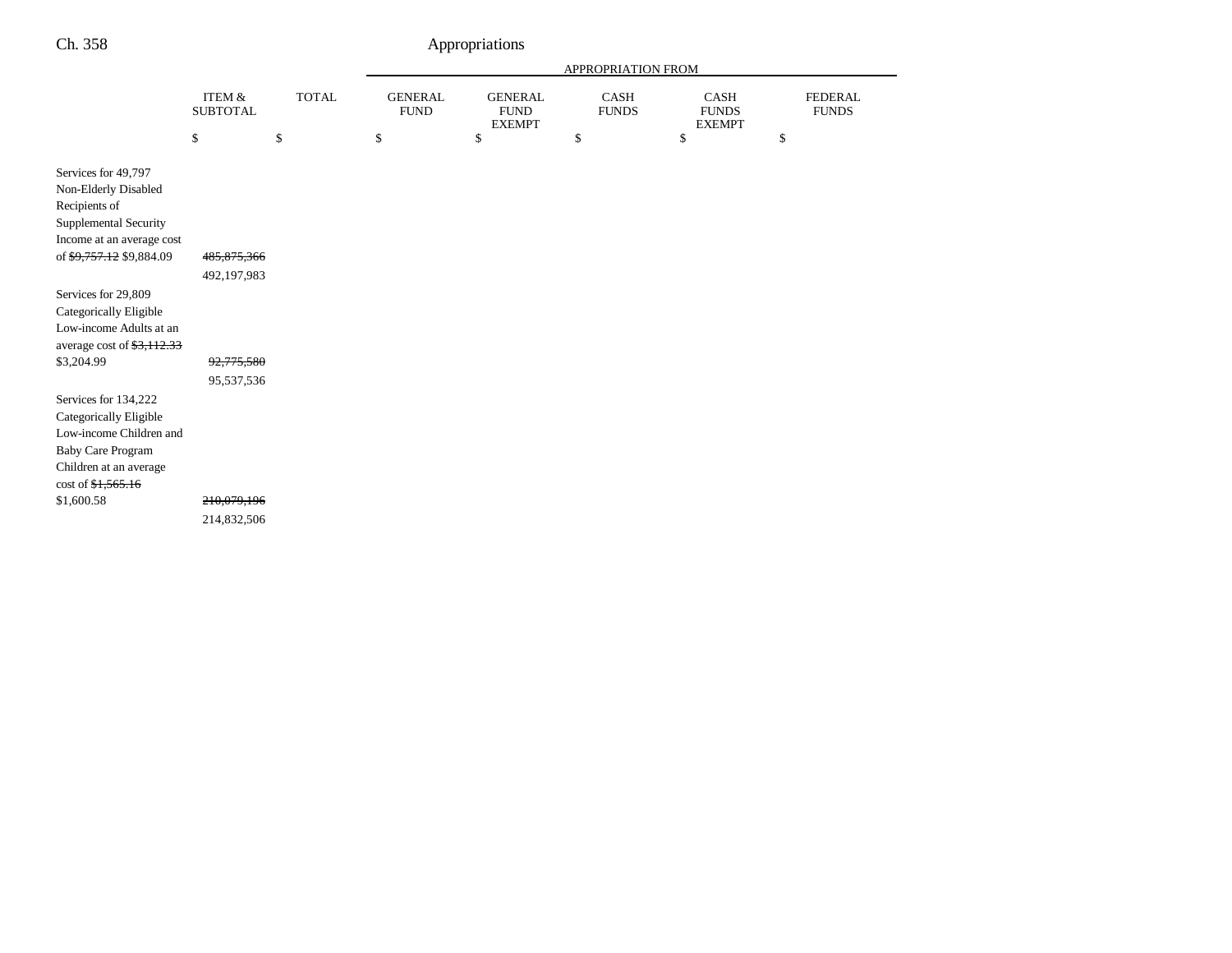| Services for 13,816<br>Foster Children at an<br>average cost of $\frac{$2,418.67}{}$ |            |                          |                |                        |                         |             |
|--------------------------------------------------------------------------------------|------------|--------------------------|----------------|------------------------|-------------------------|-------------|
| \$2,475.04                                                                           | 33,416,285 |                          |                |                        |                         |             |
|                                                                                      | 34,195,085 |                          |                |                        |                         |             |
| Services for 5,876 Baby                                                              |            |                          |                |                        |                         |             |
| Care Program Adults at                                                               |            |                          |                |                        |                         |             |
| an average cost of                                                                   |            |                          |                |                        |                         |             |
| \$6,053.88 \$6,294.81                                                                | 35,572,600 |                          |                |                        |                         |             |
|                                                                                      | 36,988,306 |                          |                |                        |                         |             |
| Services for 8,696                                                                   |            |                          |                |                        |                         |             |
| <b>Qualified Medicare</b>                                                            |            |                          |                |                        |                         |             |
| Beneficiaries (QMBs)                                                                 |            |                          |                |                        |                         |             |
| and Special Low-Income                                                               |            |                          |                |                        |                         |             |
| Medicare Beneficiaries                                                               |            |                          |                |                        |                         |             |
| (SLIMBs) at an average                                                               |            |                          |                |                        |                         |             |
| $\cot 63, 041.95$                                                                    |            |                          |                |                        |                         |             |
| \$1,042.18                                                                           | 9,060,782  |                          |                |                        |                         |             |
|                                                                                      | 9,062,760  |                          |                |                        |                         |             |
| Services for 17,990                                                                  |            |                          |                |                        |                         |             |
| Non-Citizens at an                                                                   |            |                          |                |                        |                         |             |
| Average Cost of                                                                      |            |                          |                |                        |                         |             |
| \$2,519.99 \$2,640.54                                                                | 45,334,603 |                          |                |                        |                         |             |
|                                                                                      | 47,503,268 |                          |                |                        |                         |             |
|                                                                                      |            | <del>1,555,570,305</del> | 775,075,095(M) | 9,853,133 <sup>a</sup> |                         | 770,642,077 |
|                                                                                      |            | 1,580,073,756            | 761,695,090(M) |                        | 25,631,731 <sup>b</sup> | 782,893,802 |

<sup>a</sup> This amount shall be from the Old Age Pension Health and Medical Care Fund pursuant to Section 26-2-117, C.R.S.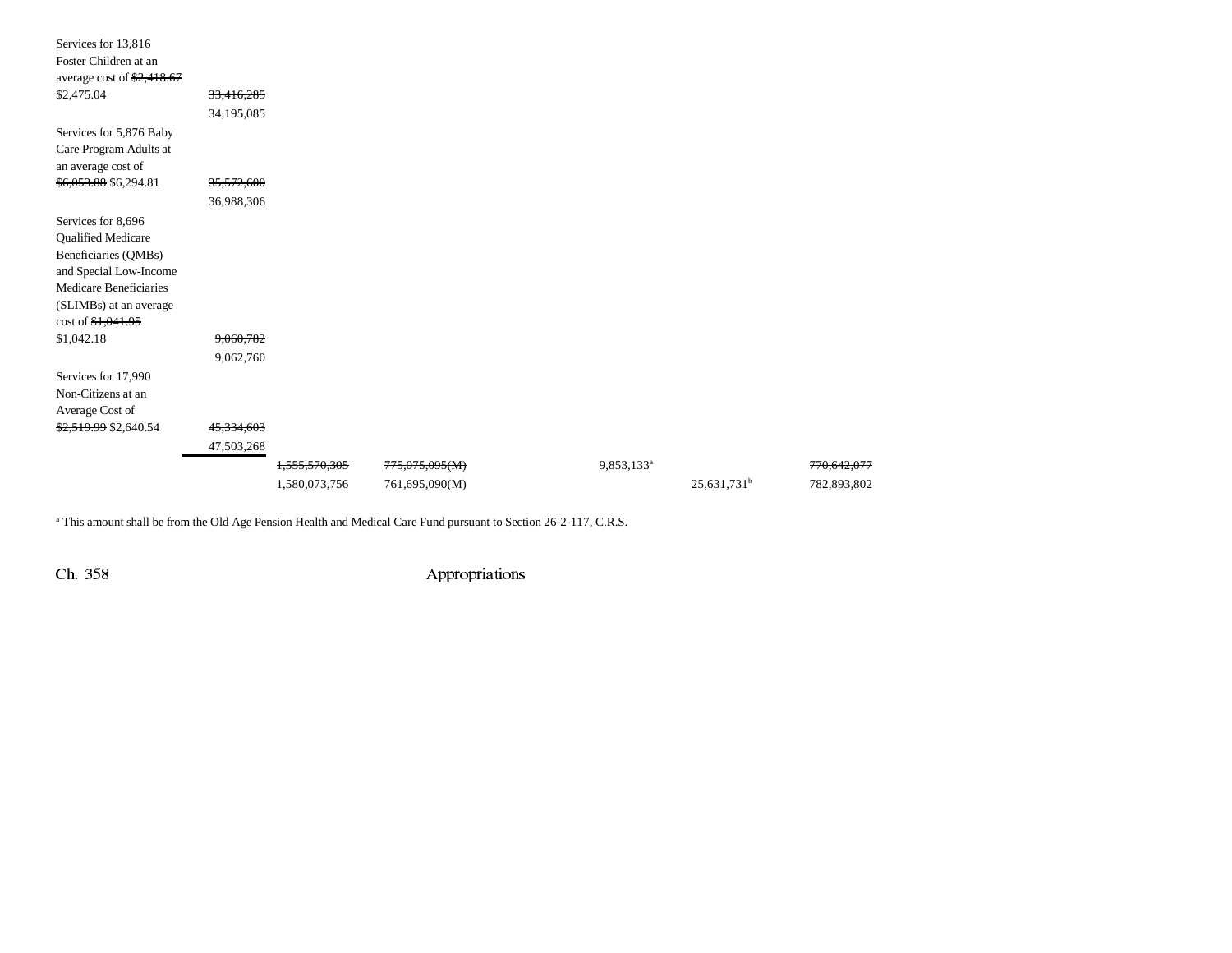|                                                                                                                                                                                                                             |                           |              | <b>APPROPRIATION FROM</b>     |                                                |                             |                                              |                                |  |  |
|-----------------------------------------------------------------------------------------------------------------------------------------------------------------------------------------------------------------------------|---------------------------|--------------|-------------------------------|------------------------------------------------|-----------------------------|----------------------------------------------|--------------------------------|--|--|
|                                                                                                                                                                                                                             | ITEM &<br><b>SUBTOTAL</b> | <b>TOTAL</b> | <b>GENERAL</b><br><b>FUND</b> | <b>GENERAL</b><br><b>FUND</b><br><b>EXEMPT</b> | <b>CASH</b><br><b>FUNDS</b> | <b>CASH</b><br><b>FUNDS</b><br><b>EXEMPT</b> | <b>FEDERAL</b><br><b>FUNDS</b> |  |  |
|                                                                                                                                                                                                                             | \$                        | \$           | \$                            | $\mathbf S$                                    | \$                          | \$                                           | \$                             |  |  |
| <sup>b</sup> THIS AMOUNT REPRESENTS PUBLIC FUNDS CERTIFIED AS REPRESENTING EXPENDITURES INCURRED BY PUBLIC NURSING HOMES AND HOSPITALS THAT ARE ELIGIBLE FOR<br>FEDERAL FINANCIAL PARTICIPATION UNDER THE MEDICAID PROGRAM. |                           |              |                               |                                                |                             |                                              |                                |  |  |
| (4) INDIGENT CARE PROGRAM                                                                                                                                                                                                   |                           |              |                               |                                                |                             |                                              |                                |  |  |
| Program Administration                                                                                                                                                                                                      | 290,912                   |              | 147,629(M)                    |                                                |                             |                                              | 143,283                        |  |  |
|                                                                                                                                                                                                                             |                           |              | $(3.0$ FTE)                   |                                                |                             |                                              |                                |  |  |
| Denver Indigent Care                                                                                                                                                                                                        |                           |              |                               |                                                |                             |                                              |                                |  |  |
| Program PROGRAM <sup>53b</sup>                                                                                                                                                                                              | 22,273,697                |              |                               |                                                |                             | $11,136,848$ <sup>*</sup>                    | 11,136,849                     |  |  |
|                                                                                                                                                                                                                             | 33,619,229                |              |                               |                                                |                             | 16,809,614 <sup>a</sup>                      | 16,809,615                     |  |  |
| University Hospital                                                                                                                                                                                                         |                           |              |                               |                                                |                             |                                              |                                |  |  |
| Indigent Care Program                                                                                                                                                                                                       |                           |              |                               |                                                |                             |                                              |                                |  |  |
| PROGRAM <sup>53b</sup>                                                                                                                                                                                                      | 21,233,692                |              |                               |                                                |                             | $10,616,846$ <sup>*</sup>                    | 10,616,846                     |  |  |
|                                                                                                                                                                                                                             | 32,230,877                |              |                               |                                                |                             | 16,115,439 <sup>a</sup>                      | 16,115,438                     |  |  |
| Out-state Indigent Care                                                                                                                                                                                                     |                           |              |                               |                                                |                             |                                              |                                |  |  |
| Program                                                                                                                                                                                                                     | 18.718.067                |              | 5,088,378(M)                  |                                                |                             | $4,270,656$ <sup>b</sup>                     | 9,359,033                      |  |  |
|                                                                                                                                                                                                                             | 18,162,000                |              | 4,991,246(M)                  |                                                |                             | 4,089,754 <sup>b</sup>                       | 9,081,000                      |  |  |
| Disproportionate Share                                                                                                                                                                                                      |                           |              |                               |                                                |                             |                                              |                                |  |  |
| Payments to Hospitals                                                                                                                                                                                                       | 146,492,387               |              | 3,922,217(M)                  |                                                |                             | 69.323.977 <sup>b</sup>                      | 73,246,193                     |  |  |
|                                                                                                                                                                                                                             | 146,051,623               |              | 3,922,216(M)                  |                                                |                             | 69,103,596 <sup>b</sup>                      | 73,025,811                     |  |  |
| Clinic Based Indigent                                                                                                                                                                                                       |                           |              |                               |                                                |                             |                                              |                                |  |  |
| Care                                                                                                                                                                                                                        | 5,595,482                 |              | 5.595.482                     |                                                |                             |                                              |                                |  |  |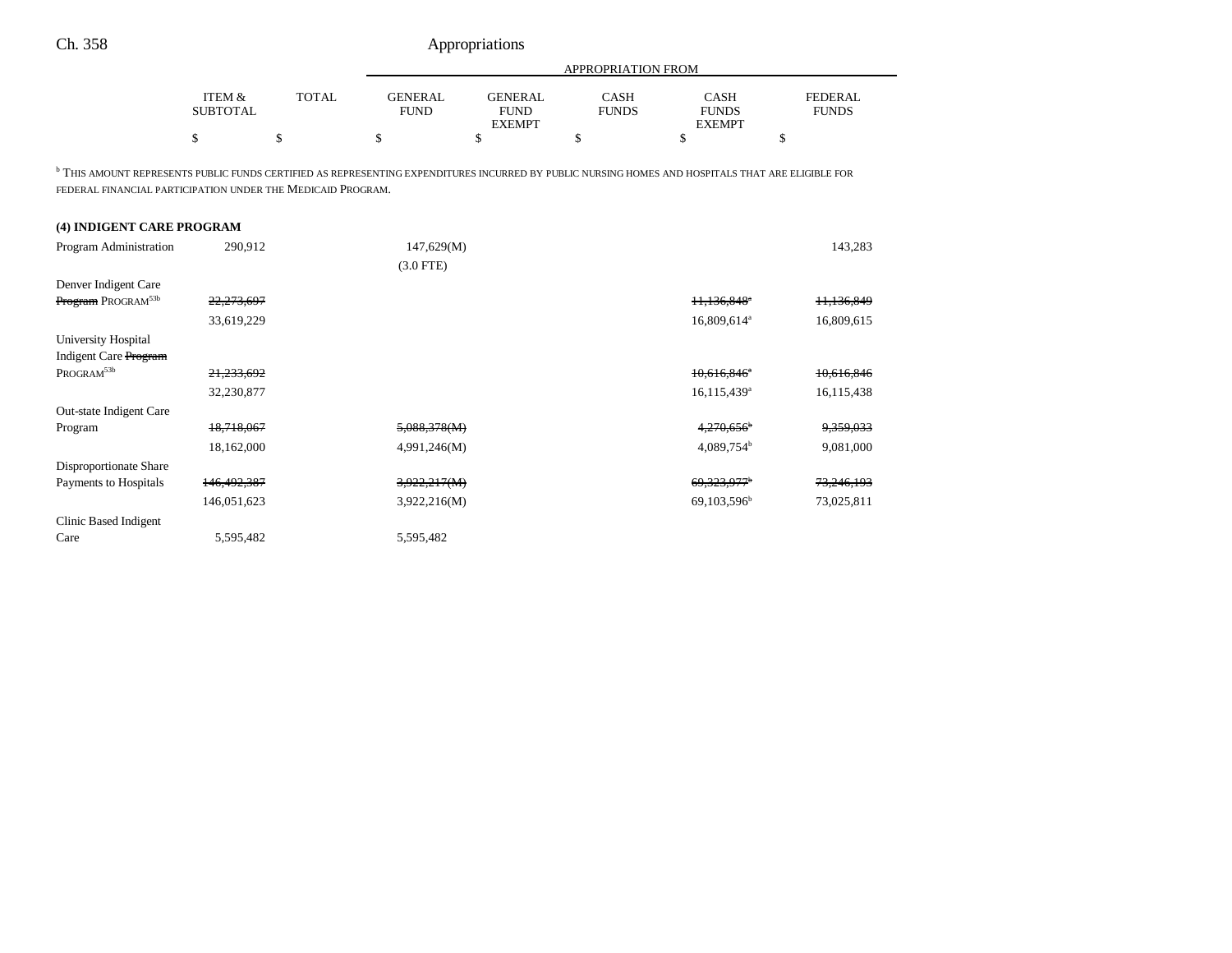| Pre-Component 1                              |            |               |              |                   |                           |            |
|----------------------------------------------|------------|---------------|--------------|-------------------|---------------------------|------------|
| Disproportionate Share                       |            |               |              |                   |                           |            |
| Payments to Hospitals                        | 4,771,714  |               | 2,385,857(M) |                   |                           | 2,385,857  |
| H.B. 97-1304 Children's                      |            |               |              |                   |                           |            |
| Basic Health Plan Trust <sup>54,</sup>       |            |               |              |                   |                           |            |
| 55 TRUST <sup>54, 55, 55a</sup>              | 18,849,995 |               | 8,603,720    | $246,275$ °       | $10,000,000$ <sup>d</sup> |            |
|                                              | 10,285,245 |               |              | $285,245^{\circ}$ |                           |            |
| Children's Basic Health                      |            |               |              |                   |                           |            |
| Plan Administration                          | 5,014,295  |               |              |                   | $2,200,167$ <sup>e</sup>  | 2,814,128  |
| Children's Basic Health                      |            |               |              |                   |                           |            |
| Plan Premium Costs <sup>56, 57,</sup>        |            |               |              |                   |                           |            |
| 58                                           | 35,281,378 |               |              |                   | $12,508,561$ °            | 22,772,817 |
|                                              | 36,116,890 |               |              |                   | 12,826,321 <sup>e</sup>   | 23,290,569 |
| Children's Basic Health                      |            |               |              |                   |                           |            |
| Plan Dental Benefit Costs                    | 4,144,324  |               |              |                   | $1,450,513$ <sup>e</sup>  | 2,693,811  |
|                                              | 2,102,170  |               |              |                   | 735,760 <sup>e</sup>      | 1,366,410  |
| <b>COMPREHENSIVE</b>                         |            |               |              |                   |                           |            |
| PRIMARY AND                                  |            |               |              |                   |                           |            |
| PREVENTIVE CARE FUND                         | 5,156,532  |               |              |                   | 5,156,532 <sup>g</sup>    |            |
| Comprehensive Primary<br>and Preventive Care |            |               |              |                   |                           |            |
| <b>Grants Program</b>                        | 5,191,389  |               |              |                   | 5,191,389 <sup>f</sup>    |            |
|                                              | 5,156,532  |               |              |                   | 5,156,532 <sup>f</sup>    |            |
| <b>Essential Community</b>                   |            |               |              |                   |                           |            |
| Providers Grants Program                     | 114,051    |               | 114,051      |                   |                           |            |
|                                              |            | 287, 971, 383 |              |                   |                           |            |
|                                              |            | 304,667,552   |              |                   |                           |            |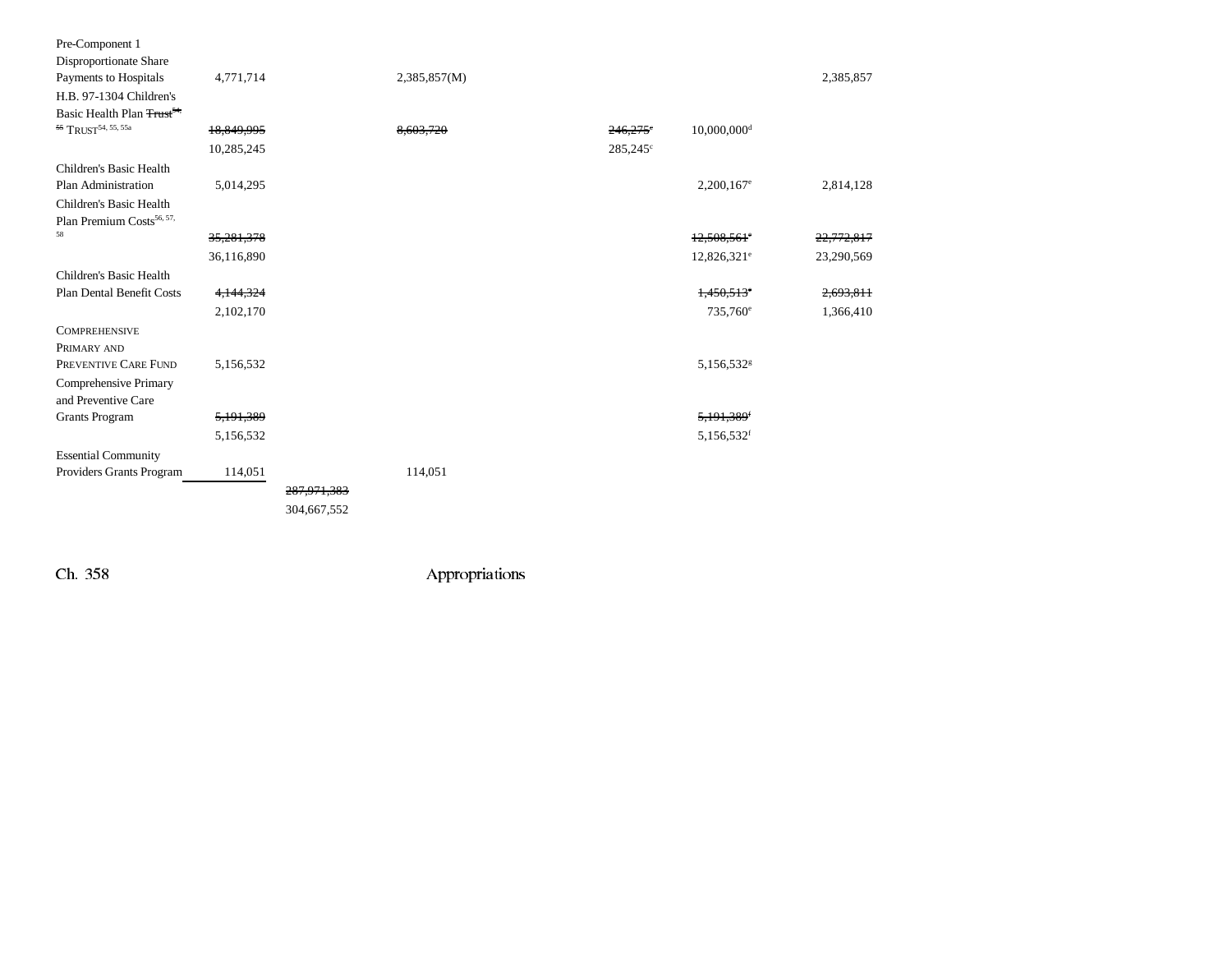|                                 |              |             | APPROPRIATION FROM |              |               |                |  |  |
|---------------------------------|--------------|-------------|--------------------|--------------|---------------|----------------|--|--|
|                                 |              |             |                    |              |               |                |  |  |
| <b>ITEM <math>\&amp;</math></b> | <b>TOTAL</b> | GENERAL     | <b>GENERAL</b>     | <b>CASH</b>  | CASH          | <b>FEDERAL</b> |  |  |
| <b>SUBTOTAL</b>                 |              | <b>FUND</b> | <b>FUND</b>        | <b>FUNDS</b> | <b>FUNDS</b>  | <b>FUNDS</b>   |  |  |
|                                 |              |             | <b>EXEMPT</b>      |              | <b>EXEMPT</b> |                |  |  |
| D                               |              |             |                    |              |               |                |  |  |

<sup>a</sup> These amounts represent public funds certified as representing expenditures incurred by Denver Health and The University Hospital which are eligible for federal financial participation under the Medicaid Major Teaching Hospital Program.

b These amounts represent public funds certified as representing expenditures incurred by hospitals which are eligible for federal financial participation under the Medicaid and Medicaid Disproportionate Share Payments to Hospitals Program.

c This amount shall be from annual premiums paid by participating families.

<sup>d</sup> This amount shall be from the Tobacco Litigation Settlement Cash Fund created in Section 24-22-115, C.R.S., pursuant to Section 24-75-1104 (1) (b), C.R.S.

e These amounts shall be from the Children's Basic Health Plan Trust created in Section 26-19-105, C.R.S.

<sup>f</sup> This amount shall be from the <del>Tobacco Litigation Settlement Cash Fund</del> COMPREHENSIVE PRIMARY AND PREVENTIVE CARE FUND created in Section 24-22-115, 26-4-1007, C.R.S., pursuant to Section 24-75-1104 (1) (g), C.R.S.

g THIS AMOUNT SHALL BE FROM THE TOBACCO LITIGATION SETTLEMENT CASH FUND CREATED IN SECTION 24-22-115, C.R.S., PURSUANT TO SECTION 24-75-1104 (1) (g), C.R.S.

#### **(5) OTHER MEDICAL SERVICES**

| 16.119.094 | 15,313,140 | $805,954$ ( <b>L</b> ) <sup><math>\circ</math></sup> |
|------------|------------|------------------------------------------------------|
| 15,391,151 | 14,621,593 | $769,558(L)^3$                                       |
|            |            |                                                      |
|            |            |                                                      |
|            |            |                                                      |
| 363,469    | 345,296    | 18,173(L)                                            |
|            |            |                                                      |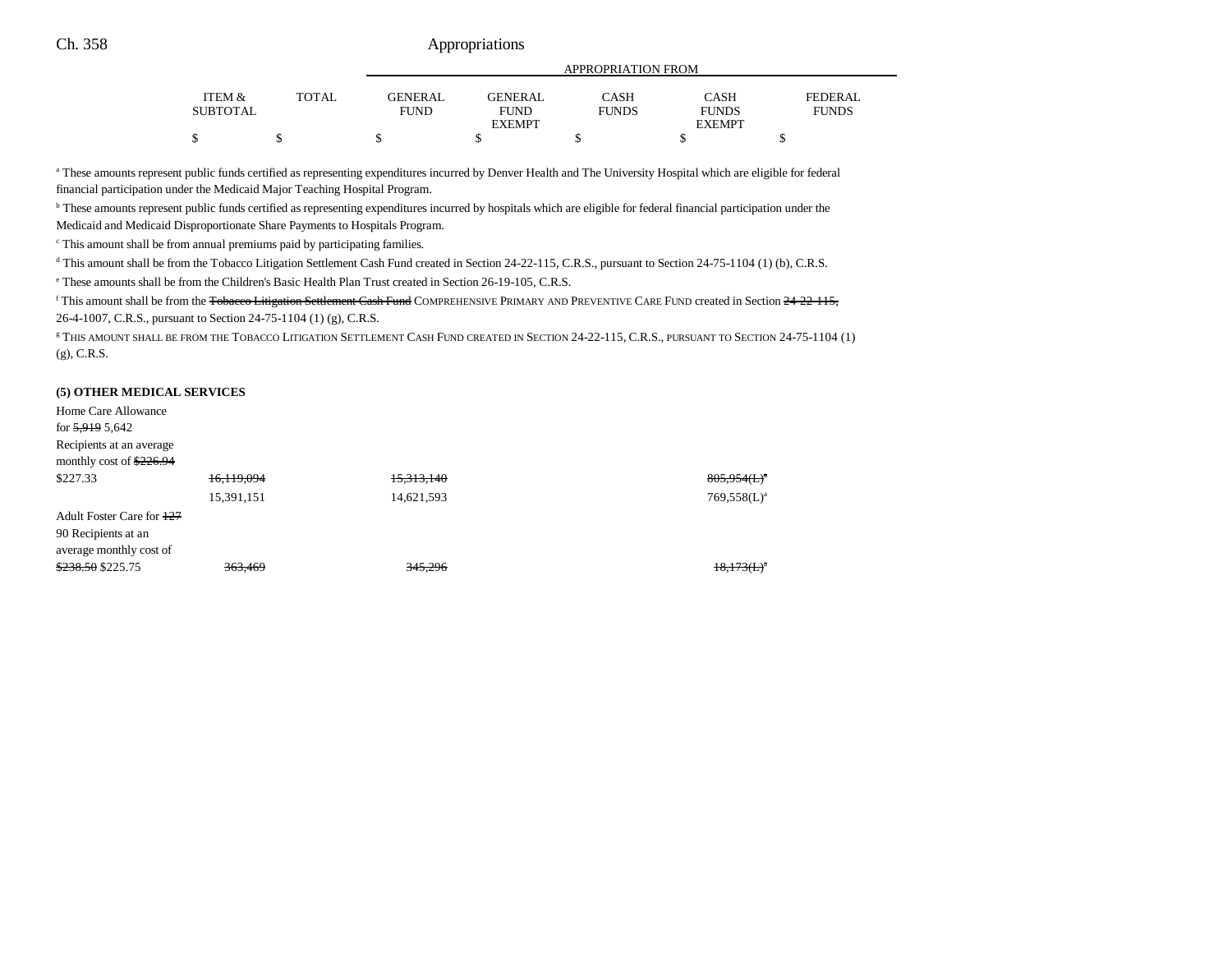|                                      | 243,809    |            | 231,619      | $12,190(L)^a$                       |
|--------------------------------------|------------|------------|--------------|-------------------------------------|
| Primary Care Physician               |            |            |              |                                     |
| Program Market Rate                  |            |            |              |                                     |
| Reimbursement <sup>59</sup>          | 1,908,000  |            | 954,000(M)   | 954,000                             |
| H.B. 92-1208                         |            |            |              |                                     |
| Immunizations                        | 145,374    |            | 72,687(M)    | 72,687                              |
|                                      | 30,490     |            | 15,245(M)    | 15,245                              |
| Poison Control                       | 1,215,079  |            | 1,215,079    |                                     |
| University of Colorado               |            |            |              |                                     |
| Family Medicine                      |            |            |              |                                     |
| <b>Residency Training</b>            |            |            |              |                                     |
| Programs                             | 2,117,536  |            | 1,058,768(M) | 1,058,768                           |
| <b>Enhanced Prenatal Care</b>        |            |            |              |                                     |
| Training and Technical               |            |            |              |                                     |
| Assistance                           | 188,080    |            | 94,040(M)    | 94,040                              |
|                                      | 186,993    |            | 93,509(M)    | 93,484                              |
| S.B. 97-101 Public                   |            |            |              |                                     |
| School Health Services <sup>60</sup> | 17,745,725 |            |              | 8,927,163 <sup>b</sup><br>8,818,562 |
|                                      |            | 39,802,357 |              |                                     |
|                                      |            | 38,838,783 |              |                                     |

a These amounts shall be from local funds.

<sup>b</sup> This amount represents funds certified as representing expenditures incurred by school districts which are eligible for federal financial participation under Medicaid.

**(6) DEPARTMENT OF HUMAN SERVICES MEDICAID-FUNDED PROGRAMS61, 62, 63, 64, 65**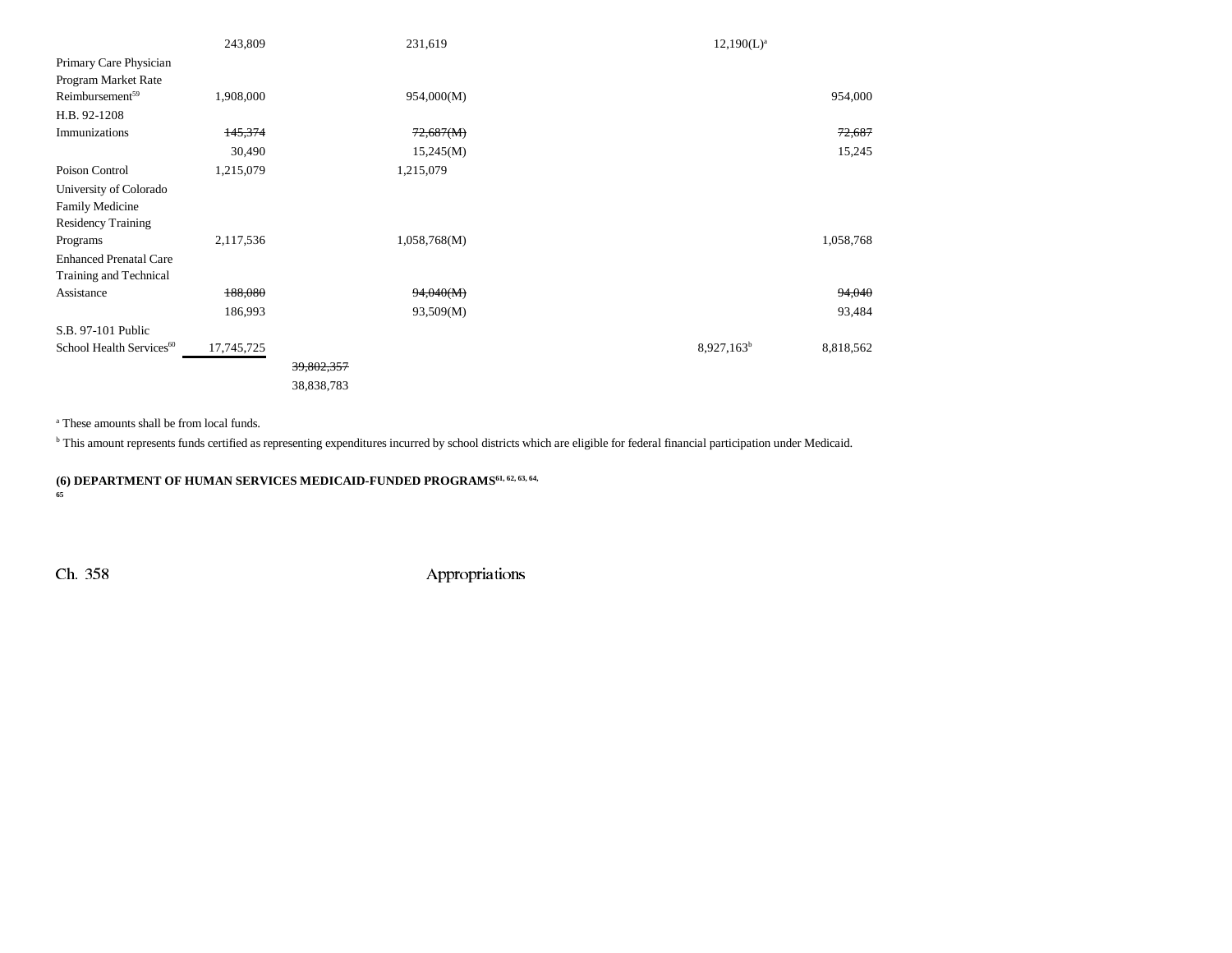|                                 |                                      |              |                               | APPROPRIATION FROM                             |                             |                                              |    |                                |
|---------------------------------|--------------------------------------|--------------|-------------------------------|------------------------------------------------|-----------------------------|----------------------------------------------|----|--------------------------------|
|                                 | <b>ITEM &amp;</b><br><b>SUBTOTAL</b> | <b>TOTAL</b> | <b>GENERAL</b><br><b>FUND</b> | <b>GENERAL</b><br><b>FUND</b><br><b>EXEMPT</b> | <b>CASH</b><br><b>FUNDS</b> | <b>CASH</b><br><b>FUNDS</b><br><b>EXEMPT</b> |    | <b>FEDERAL</b><br><b>FUNDS</b> |
|                                 | \$                                   | \$           | \$                            | \$                                             | \$                          | \$                                           | \$ |                                |
| (A) Executive                   |                                      |              |                               |                                                |                             |                                              |    |                                |
| Director's Office -             |                                      |              |                               |                                                |                             |                                              |    |                                |
| <b>Medicaid Funding</b>         | 9,664,497                            |              | 4,832,249(M)                  |                                                |                             |                                              |    | 4 <del>,832,248</del>          |
|                                 | 9,367,004                            |              | 4,683,502(M)                  |                                                |                             |                                              |    | 4,683,502                      |
| (B) Office of                   |                                      |              |                               |                                                |                             |                                              |    |                                |
| <b>Information</b>              |                                      |              |                               |                                                |                             |                                              |    |                                |
| <b>Technology Services -</b>    |                                      |              |                               |                                                |                             |                                              |    |                                |
| <b>Medicaid Funding</b>         | 5,911,254                            |              | 3,078,016(M)                  |                                                |                             |                                              |    | 2,833,238                      |
|                                 | 5,114,976                            |              | 2,186,896(M)                  |                                                | 471,824 <sup>a</sup>        |                                              |    | 2,456,256                      |
| (C) Office of                   |                                      |              |                               |                                                |                             |                                              |    |                                |
| <b>Operations - Medicaid</b>    |                                      |              |                               |                                                |                             |                                              |    |                                |
| <b>Funding</b>                  | 5,681,646                            |              | 2,840,823(M)                  |                                                |                             |                                              |    | 2,840,823                      |
|                                 | 5,464,323                            |              | 2,732,161(M)                  |                                                |                             |                                              |    | 2,732,162                      |
| (D) Office of Adult             |                                      |              |                               |                                                |                             |                                              |    |                                |
| <b>Health</b> and               |                                      |              |                               |                                                |                             |                                              |    |                                |
| <b>Rehabilitation-</b>          |                                      |              |                               |                                                |                             |                                              |    |                                |
| <b>Medicaid Funding</b>         |                                      |              |                               |                                                |                             |                                              |    |                                |
| <b>Administration of Mental</b> |                                      |              |                               |                                                |                             |                                              |    |                                |
| Health and                      |                                      |              |                               |                                                |                             |                                              |    |                                |
| <b>Developmental Disability</b> |                                      |              |                               |                                                |                             |                                              |    |                                |
| Services                        | 2,591,473                            |              | 1,295,737(M)                  |                                                |                             |                                              |    | 1,295,736                      |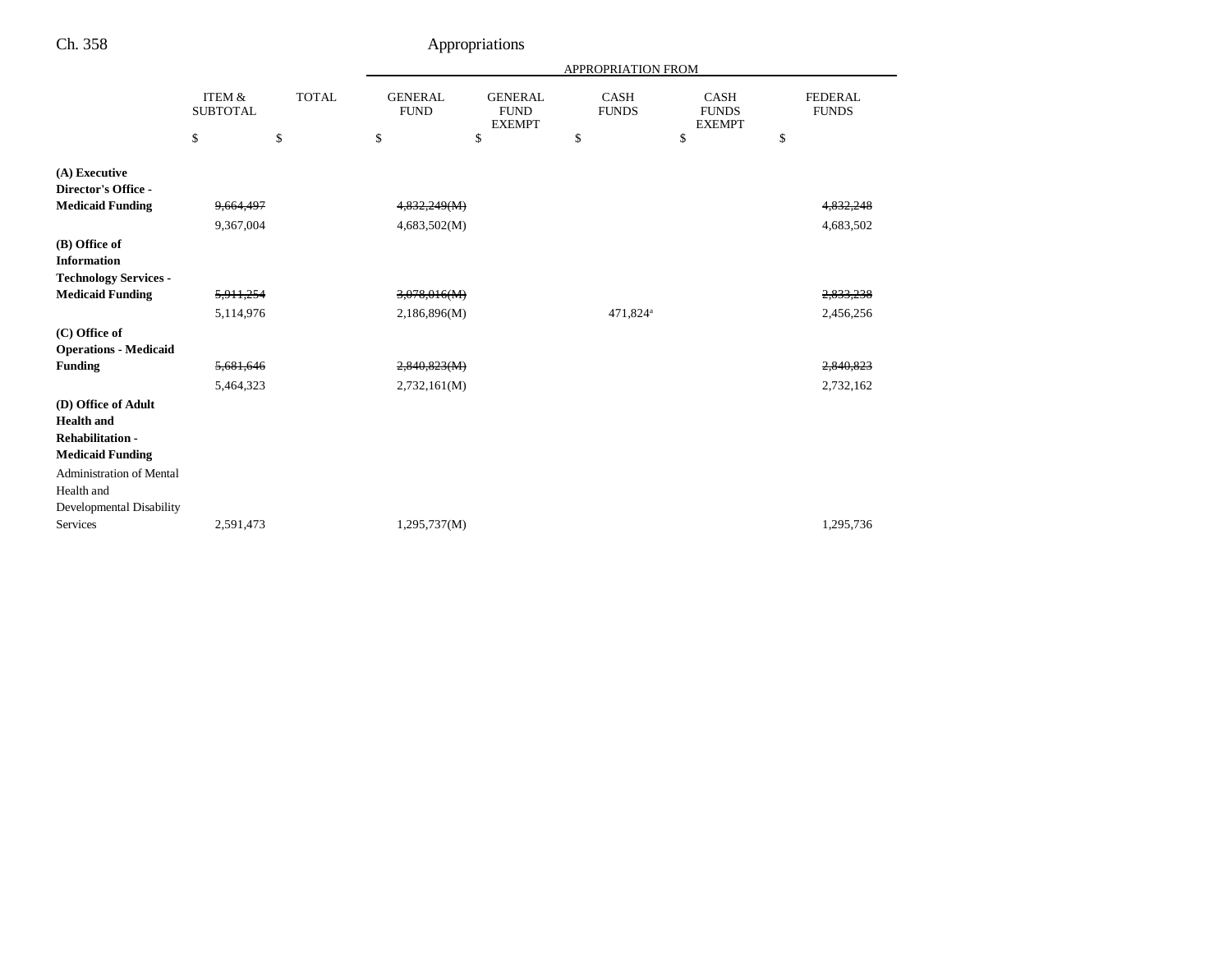### Mental Health

| Community Programs,             |             |                |             |
|---------------------------------|-------------|----------------|-------------|
| Mental Health Capitation        | 135,509,506 | 67,754,753(M)  | 67,754,753  |
|                                 | 137,929,339 | 68,964,670(M)  | 68,964,669  |
| <b>Mental Health</b>            |             |                |             |
| Community Programs,             |             |                |             |
| Medicaid Anti-psychotic         |             |                |             |
| Pharmaceuticals                 | 19,731,967  | 9,865,984(M)   | 9,865,983   |
|                                 | 19,663,698  | 9,831,849(M)   | 9,831,849   |
| Community Services for          |             |                |             |
| Persons With                    |             |                |             |
| Developmental                   |             |                |             |
| <b>Disabilities</b>             | 202,160,645 | 101,080,323(M) | 101,080,322 |
| Alcohol and Drug Abuse          |             |                |             |
| Division - High Risk            |             |                |             |
| Pregnant Women                  |             |                |             |
| Program                         | 213,208     | 106,604(M)     | 106,604     |
|                                 | 360,206,799 |                |             |
|                                 | 362,558,363 |                |             |
| (E) Office of Direct            |             |                |             |
| <b>Services - Medicaid</b>      |             |                |             |
| <b>Funding</b>                  |             |                |             |
| Administration                  | 145,521     | 72,761(M)      | 72,760      |
| <b>Mental Health Institutes</b> | 1,784,982   | 892,491(M)     | 892,491     |
|                                 | 2,452,228   | 1,226,114(M)   | 1,226,114   |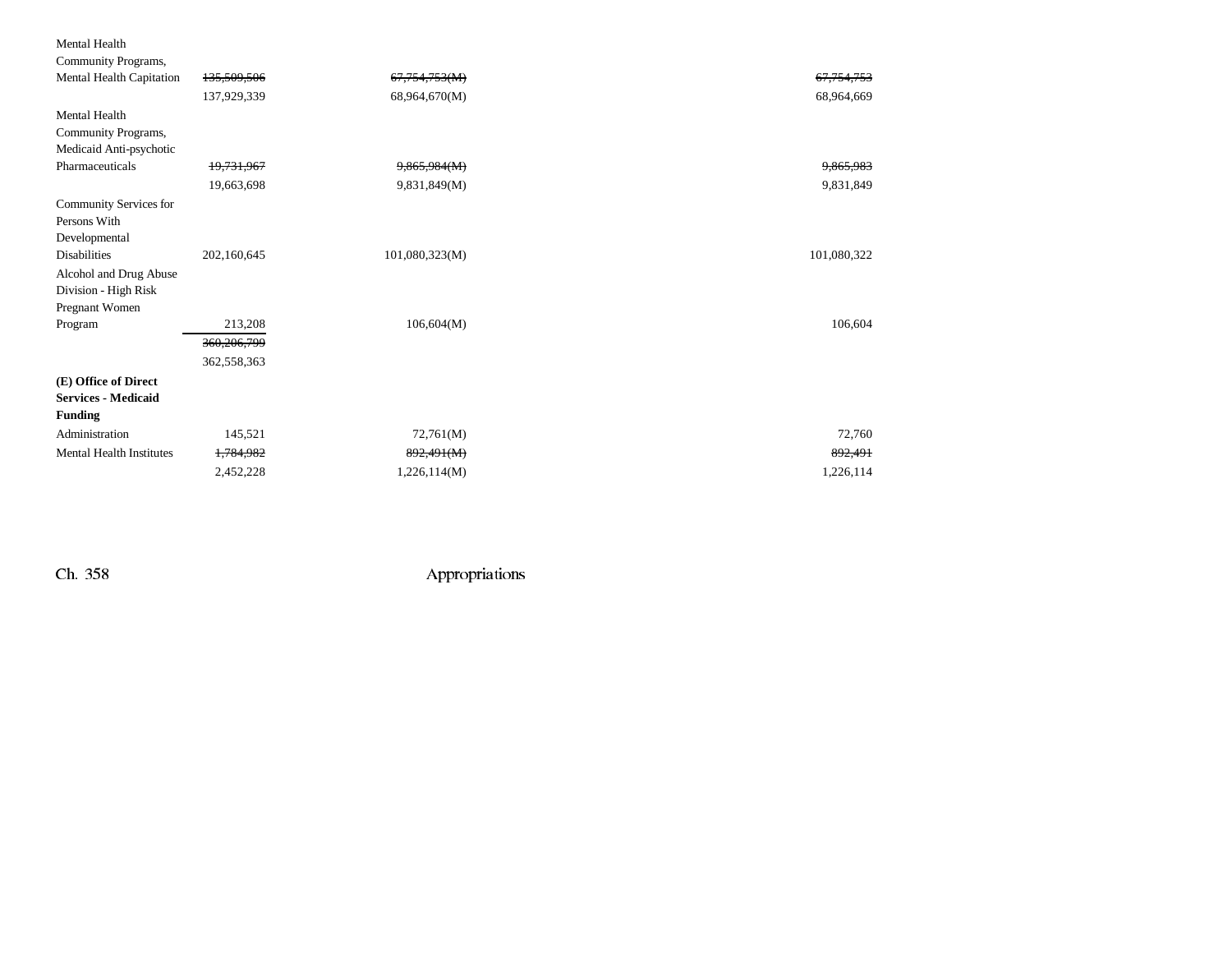| ۰, | L |  |
|----|---|--|
|----|---|--|

# Appropriations

|                                                                                           |                                      |              | <b>APPROPRIATION FROM</b>     |                                                |                             |                                              |                                |  |  |
|-------------------------------------------------------------------------------------------|--------------------------------------|--------------|-------------------------------|------------------------------------------------|-----------------------------|----------------------------------------------|--------------------------------|--|--|
|                                                                                           | <b>ITEM &amp;</b><br><b>SUBTOTAL</b> | <b>TOTAL</b> | <b>GENERAL</b><br><b>FUND</b> | <b>GENERAL</b><br><b>FUND</b><br><b>EXEMPT</b> | <b>CASH</b><br><b>FUNDS</b> | <b>CASH</b><br><b>FUNDS</b><br><b>EXEMPT</b> | <b>FEDERAL</b><br><b>FUNDS</b> |  |  |
|                                                                                           | \$                                   | \$           | \$                            | \$                                             | \$                          | \$                                           | \$                             |  |  |
| <b>Institutional Programs for</b><br>Persons With<br>Developmental<br><b>Disabilities</b> | 35,891,849                           |              | 17,945,925(M)                 |                                                |                             |                                              | 17,945,924                     |  |  |
|                                                                                           | 37,822,352<br>38,489,598             |              |                               |                                                |                             |                                              |                                |  |  |
| (F) County<br><b>Administration -</b>                                                     |                                      |              |                               |                                                |                             |                                              |                                |  |  |
| <b>Medicaid Funding</b>                                                                   | 8,138,276                            |              | 3,051,854(M)                  |                                                |                             |                                              | 5,086,422                      |  |  |
|                                                                                           | 8,988,276                            |              | 3,370,604(M)                  |                                                |                             |                                              | 5,617,672                      |  |  |
| (G) Office of Self<br><b>Sufficiency, Disability</b><br><b>Determination Services</b>     |                                      |              |                               |                                                |                             |                                              |                                |  |  |
| - Medicaid Funding                                                                        | 1,449,371                            |              | 724,686(M)                    |                                                |                             |                                              | 724,685                        |  |  |
|                                                                                           | 1,241,659                            |              | 620,830(M)                    |                                                |                             |                                              | 620,829                        |  |  |
| (H) Division of Child<br><b>Welfare - Medicaid</b>                                        |                                      |              |                               |                                                |                             |                                              |                                |  |  |
| <b>Funding</b>                                                                            | 67,838,121                           |              | 33,919,061(M)                 |                                                |                             |                                              | 33,919,060                     |  |  |
|                                                                                           | 73,321,276                           |              | 36,660,639(M)                 |                                                |                             |                                              | 36,660,637                     |  |  |
| (I) Division of Youth                                                                     |                                      |              |                               |                                                |                             |                                              |                                |  |  |
| <b>Corrections - Medicaid</b>                                                             |                                      |              |                               |                                                |                             |                                              |                                |  |  |
| <b>Funding</b>                                                                            | 12,448,953                           |              | 6,224,477(M)                  |                                                |                             |                                              | 6,224,47                       |  |  |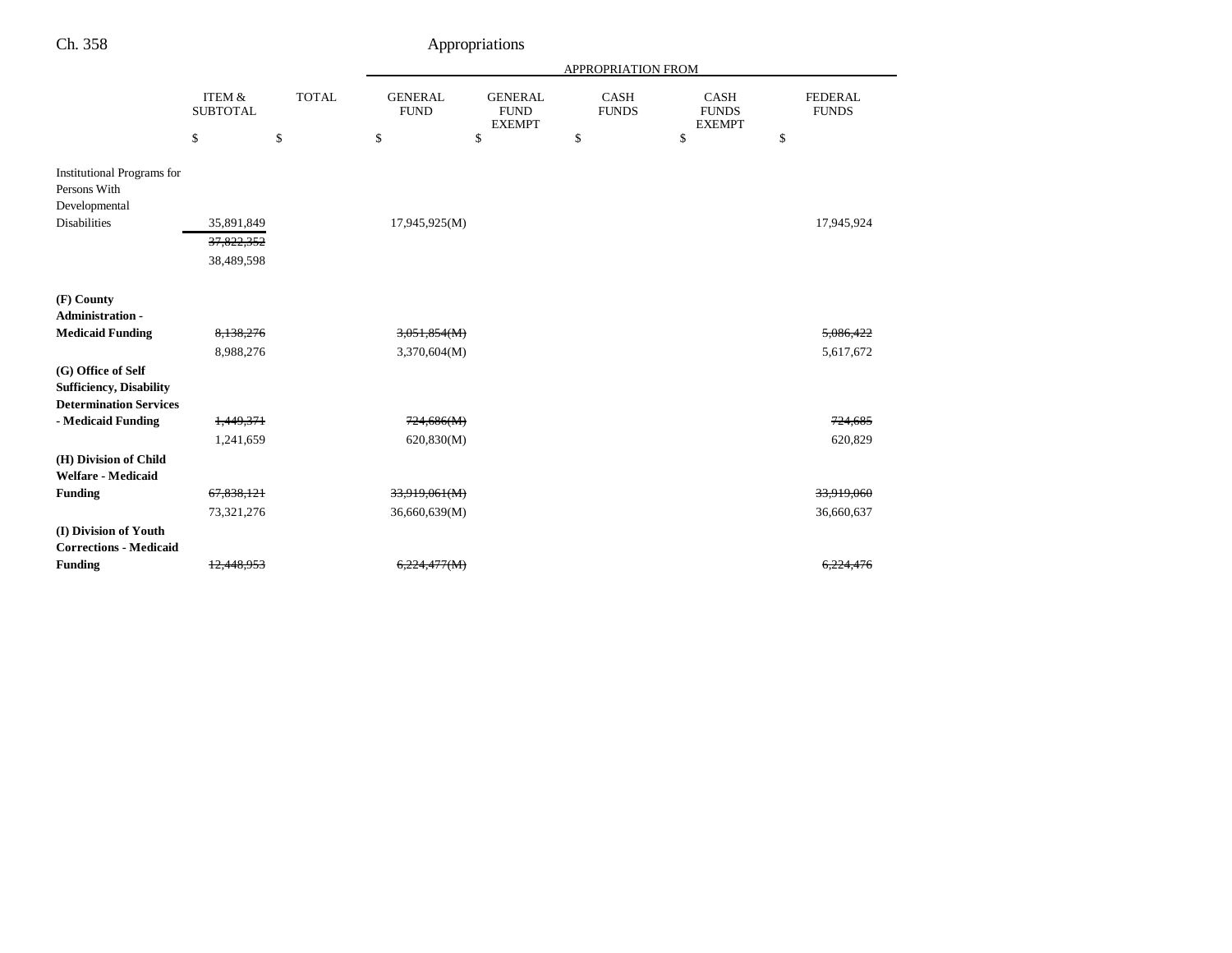|                                                                  | 11,850,990 |                 | 5,925,495(M)                 |                 |                            | 5,925,495       |
|------------------------------------------------------------------|------------|-----------------|------------------------------|-----------------|----------------------------|-----------------|
| (J) Division of<br><b>Children's Health and</b>                  |            |                 |                              |                 |                            |                 |
| <b>Rehabilitation -</b>                                          |            |                 |                              |                 |                            |                 |
| <b>Medicaid Funding</b>                                          |            |                 |                              |                 |                            |                 |
| Administration                                                   | 109,404    |                 | 54,702(M)                    |                 |                            | 54,702          |
| Services for Children with                                       |            |                 |                              |                 |                            |                 |
| Developmental                                                    |            |                 |                              |                 |                            |                 |
| <b>Disabilities</b>                                              | 3,499,051  |                 | 1,749,526(M)                 |                 |                            | 1,749,525       |
| Children's Mental Health                                         |            |                 |                              |                 |                            |                 |
| Services, Residential                                            |            |                 |                              |                 |                            |                 |
| <b>Treatment for Youth</b>                                       |            |                 |                              |                 |                            |                 |
| $(H.B. 99-1116)$                                                 | 101,665    |                 | 50,833(M)                    |                 |                            | 50,832          |
|                                                                  | 3,710,120  |                 |                              |                 |                            |                 |
|                                                                  |            | 512,871,389     |                              |                 |                            |                 |
|                                                                  |            | 520,106,585     |                              |                 |                            |                 |
|                                                                  |            |                 |                              |                 |                            |                 |
| <sup>a</sup> THIS AMOUNT SHALL BE FROM THE OLD AGE PENSION FUND. |            |                 |                              |                 |                            |                 |
| <b>TOTALS PART V</b>                                             |            |                 |                              |                 |                            |                 |
| (HEALTH CARE                                                     |            |                 |                              |                 |                            |                 |
| POLICY AND                                                       |            |                 |                              |                 |                            |                 |
| FINANCING) <sup>4,5</sup>                                        |            | \$2,448,867,740 | \$1,092,971,799*             | \$10.692.259    | \$138,497,354°             | \$1,206,706,328 |
|                                                                  |            | \$2,496,841,066 | \$1,072,671,440 <sup>a</sup> | $$11,203,053^b$ | \$179,595,265 <sup>c</sup> | \$1,233,371,308 |

<sup>a</sup> Of this amount, \$168,750 \$121,009 is exempt from the statutory limit on state General Fund appropriations pursuant to Section 24-75-201.1 (1) (a) (III) (B), C.R.S.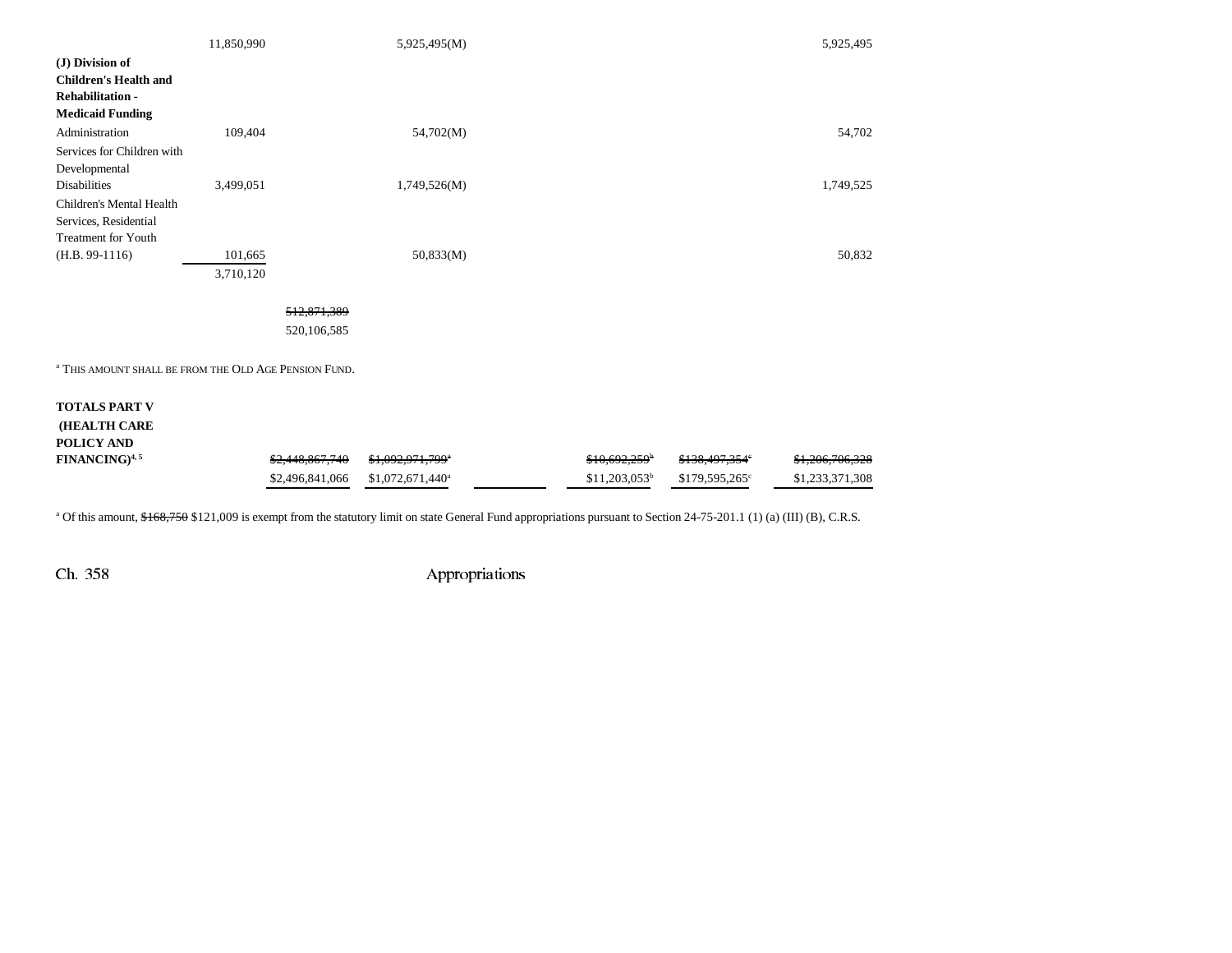|                           |              |                               | APPROPRIATION FROM            |                      |                      |                         |  |  |  |
|---------------------------|--------------|-------------------------------|-------------------------------|----------------------|----------------------|-------------------------|--|--|--|
|                           |              |                               |                               |                      |                      |                         |  |  |  |
| ITEM &<br><b>SUBTOTAL</b> | <b>TOTAL</b> | <b>GENERAL</b><br><b>FUND</b> | <b>GENERAL</b><br><b>FUND</b> | CASH<br><b>FUNDS</b> | CASH<br><b>FUNDS</b> | FEDERAL<br><b>FUNDS</b> |  |  |  |
|                           |              |                               | <b>EXEMPT</b>                 |                      | <b>EXEMPT</b>        |                         |  |  |  |
|                           |              |                               |                               |                      |                      |                         |  |  |  |

<sup>b</sup> Of this amount, \$10,000,000 is included as information for purposes of complying with the limitation on state fiscal year spending imposed by Article X, Section 20 of the State Constitution. As this amount is continuously appropriated by a constitutional provision, it is not subject to the limitation of General Fund appropriations as set forth in Section 24-75-201.1, C.R.S.

 $\degree$  Of this amount,  $\frac{624,127}{8781,748}$  contains an (L) notation, and \$12,844 contains a (T) notation.

**FOOTNOTES** -- The following statements are referenced to the numbered footnotes throughout section 2.

- 4 (Governor lined through this provision. See L. 2001, p. 2345.)
- 5 All Departments, Totals -- The General Assembly requests that copies of all reports requested in other footnotes contained in this act be delivered to the Joint Budget Committee and the majority and minority leadership in each house of the General Assembly. Each principal department of the state shall produce its rules in an electronic format that is suitable for public access through electronic means. Such rules in such format shall be submitted to the Office of Legislative Legal Services for publishing on the Internet. It is the intent of the General Assembly that this be done within existing resources.
- 40 Department of Health Care Policy and Financing, Executive Director's Office -- The Department is requested to submit an accounting of all line items by actual expenditure. Actual expenditure is defined as final expenditure, including post-closing payments. The Department is requested to submit this information to the Joint Budget Committee by January 1, 2002.
- 41 Department of Health Care Policy and Financing, Executive Director's Office; Department of Human Services, Division of Youth Corrections; and Division of Children's Health and Rehabilitation -- The departments are requested to jointly submit a report assessing the feasibility of using the Children's Basic Health Plan to provide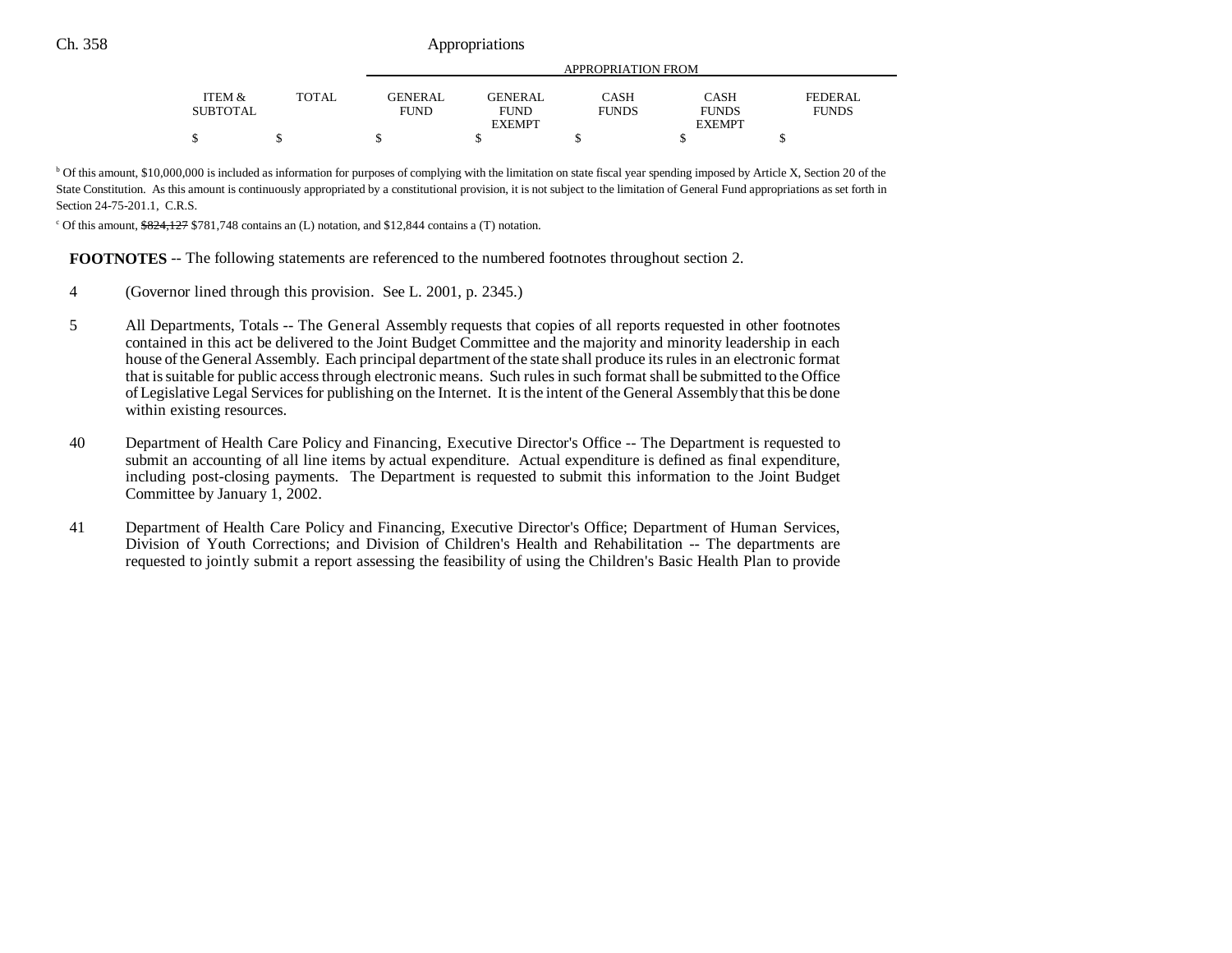mental health services for youth with identified needs who leave detention to return to the community, with a goal of reducing readmissions to detention. The report should be submitted by November 1, 2001, and include suggestions for any statutory changes that may be required or would facilitate this approach.

- 42 (Governor lined through this provision. See L. 2001, p. 2352.).
- 43 Department of Health Care Policy and Financing, Executive Director's Office, Colorado Benefits Management System; and Department of Human Services, Office of Information Technology Services, Colorado Benefits Management System -- It is the understanding of the General Assembly that the primary goal of the Colorado Benefits Management System (CBMS) project is to streamline several county administrative functions by creating a single, integrated, eligibility and client management system that will minimize manual and paper-intensive processes. The 1997 feasibility study that was prepared for the CBMS project included an analysis of the annual savings that would result from the statewide implementation of CBMS, estimating \$31.0 million in annual savings from all fund sources. The feasibility study did not include an analysis of the impact of medical application sites. A re-analysis in December 2000 projects annual savings of \$13.0 million. It is the intent of the General Assembly that, once CBMS is fully implemented statewide, various appropriations will be adjusted to reflect the resulting cost savings. It is further the intent of the General Assembly that such adjustments be based on an objective analysis of the impact of the implementation of CBMS on the Department of Health Care Policy and Financing, the Department of Human Services, and county departments of social services. To assist in this effort, the FY 01-02 appropriation for CBMS includes funding for a base-line analysis of county workload and staffing needs. It is the intent of the General Assembly that work activities also be studied after the project's implementation to determine its impact and any associated savings to the counties and state.
- 43a DEPARTMENT OF HEALTH CARE POLICY AND FINANCING, EXECUTIVE DIRECTOR'S OFFICE, COLORADO BENEFITS Management System; and Department of Human Services, Office of Information Technology Services, COLORADO BENEFITS MANAGEMENT SYSTEM -- IT IS THE INTENT OF THE GENERAL ASSEMBLY THAT STAFF EMPLOYED BY THE DEPARTMENT OF HUMAN SERVICES TO OVERSEE COMPLIANCE WITH THE HEALTH INSURANCE PORTABILITY AND ACCOUNTABILITY ACT ALSO OVERSEE COMPLIANCE ACTIVITIES ASSOCIATED WITH THE DEVELOPMENT AND IMPLEMENTATION OF THE COLORADO BENEFITS MANAGEMENT SYSTEM.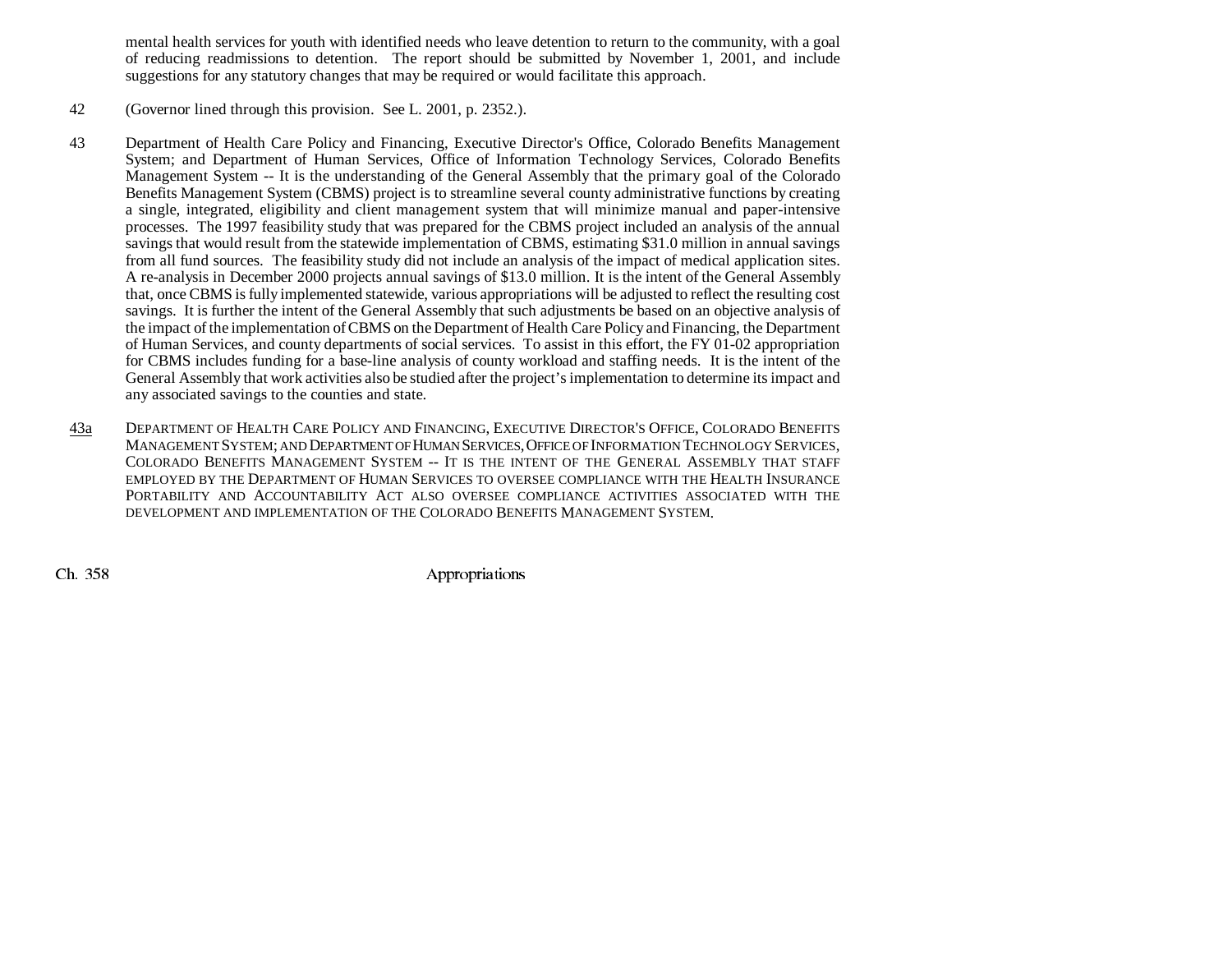|                 |       |             | APPROPRIATION FROM |              |               |              |  |  |  |
|-----------------|-------|-------------|--------------------|--------------|---------------|--------------|--|--|--|
| ITEM &          | TOTAL | GENER AL.   | <b>GENERAL</b>     | <b>CASH</b>  | <b>CASH</b>   | FEDERAL      |  |  |  |
| <b>SUBTOTAL</b> |       | <b>FUND</b> | <b>FUND</b>        | <b>FUNDS</b> | <b>FUNDS</b>  | <b>FUNDS</b> |  |  |  |
|                 |       |             | <b>EXEMPT</b>      |              | <b>EXEMPT</b> |              |  |  |  |
|                 |       |             |                    |              |               |              |  |  |  |

- 44(Governor lined through this provision. See L. 2001, p. 2352.).
- 45 Department of Health Care Policy and Financing, Medical Programs Administration, Dental Incentive -- It is the intent of the General Assembly that this funding be used for clinic start-up to ensure the expansion of the dental network and expansion of dental service delivery for eligible low-income children. It is furthermore the intent of the General Assembly that these funds be available for both dentists and dental hygienists and that the Department give preference to grantees who provide matching funds. The Department is requested to provide a status report to the Joint Budget Committee on the expenditure of these funds by no later than November 1, 2002.
- 46 Department of Health Care Policy and Financing, Medical Services Premiums -- It is the intent of the General Assembly that expenditures for these services shall be recorded only against the Long Bill group total for Medical Services.
- 47 Department of Health Care Policy and Financing, Medical Services Premiums -- The General Assembly has determined that the average appropriated rates provide sufficient funds to pay reasonable and adequate compensation to efficient and economical providers. The Department should take actions to ensure that the average appropriated rates are not exceeded.
- 48 Department of Health Care Policy and Financing, Medical Services Premiums -- The Department is requested to incorporate its savings estimates provided in its Section 26-19-106, C.R.S. annual savings report due October 1, 2001, within its November 1, 2001 budget request for 2002-03 or within any subsequent revisions to the FY 2001-02 or FY 2002-03 budgets.
- 50 Department of Health Care Policy and Financing, Medical Services Premiums - It is the intent of the General Assembly that the additional funds appropriated in FY 2001-02 for rate increases in the area of community long-term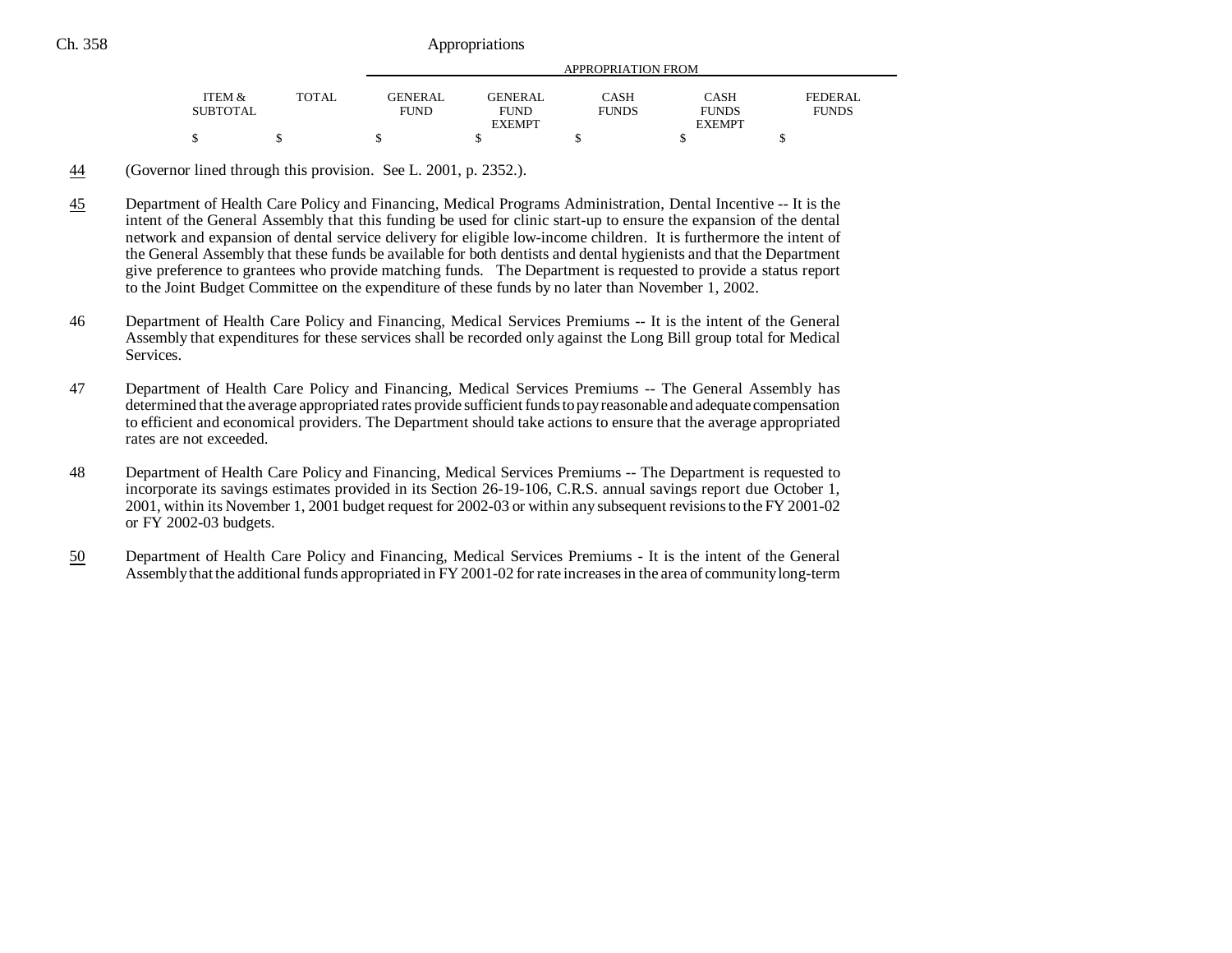care be directed to the greatest degree toward care giver salaries. Therefore, it is the intent of the General Assembly that such rate increases be allocated pursuant to the proposal submitted by the Department of Health Care Policy and Financing to the Joint Budget Committee on April 5, 2001. The Department is requested to provide updates to the Joint Budget Committee on the information received by such providers, as necessary.

- 51 Department of Health Care Policy and Financing, Medical Services Premiums - It is the intent of the General Assembly that creative long-term strategies be considered for managing long-term care cost containment and appropriateness of care. The Department is therefore requested to evaluate the programmatic and fiscal benefit of employing managed care models and principles in the management of institutional and community long-term care. This report is requested to be submitted to the Joint Budget Committee by no later than November 15, 2001.
- 52 Department of Health Care Policy and Financing, Medical Services Premiums -- The Department is requested to study the Medicaid reimbursements made to nursing home pharmacies serving Medicaid clients in the long-term care system. The Department is requested to study the Medicaid reimbursement level, including the ability of such pharmacies to cost-shift. The Department is requested to submit a report concerning this study to the Joint Budget Committee by no later than November 1, 2001.
- 53 Department of Health Care Policy and Financing, Medical Services Premiums; and Department of Human Services, Office of Adult Health and Rehabilitation, Mental Health Community Programs, Mental Health Capitation – The Departments are requested to provide a report on the placement of mentally ill persons in nursing homes and alternative care facilities. The report is requested to specifically address: (1) Whether the Departments believe persons are being placed in nursing homes or alternative care facilities based solely on mental illness; (2) whether the Departments believe this reflects inappropriate cost-shifting from the mental health capitation program to the fee-for-service Medicaid programs and, if so, how this should be addressed; and (3) what services and treatment the Departments believe such persons with mental illness are receiving. This report is requested to be provided to the Joint Budget Committee by no later than November 15, 2001.
- 53a Department of Health Care Policy and Financing, Medical Services Premiums -- The Department is requested to provide a report outlining the historical and anticipated expenditure of funds for the Quality of Care Incentive Payment program, pursuant to Section 26-4-410 (2) (c.5) (I), Colorado Revised Statutes. This report is requested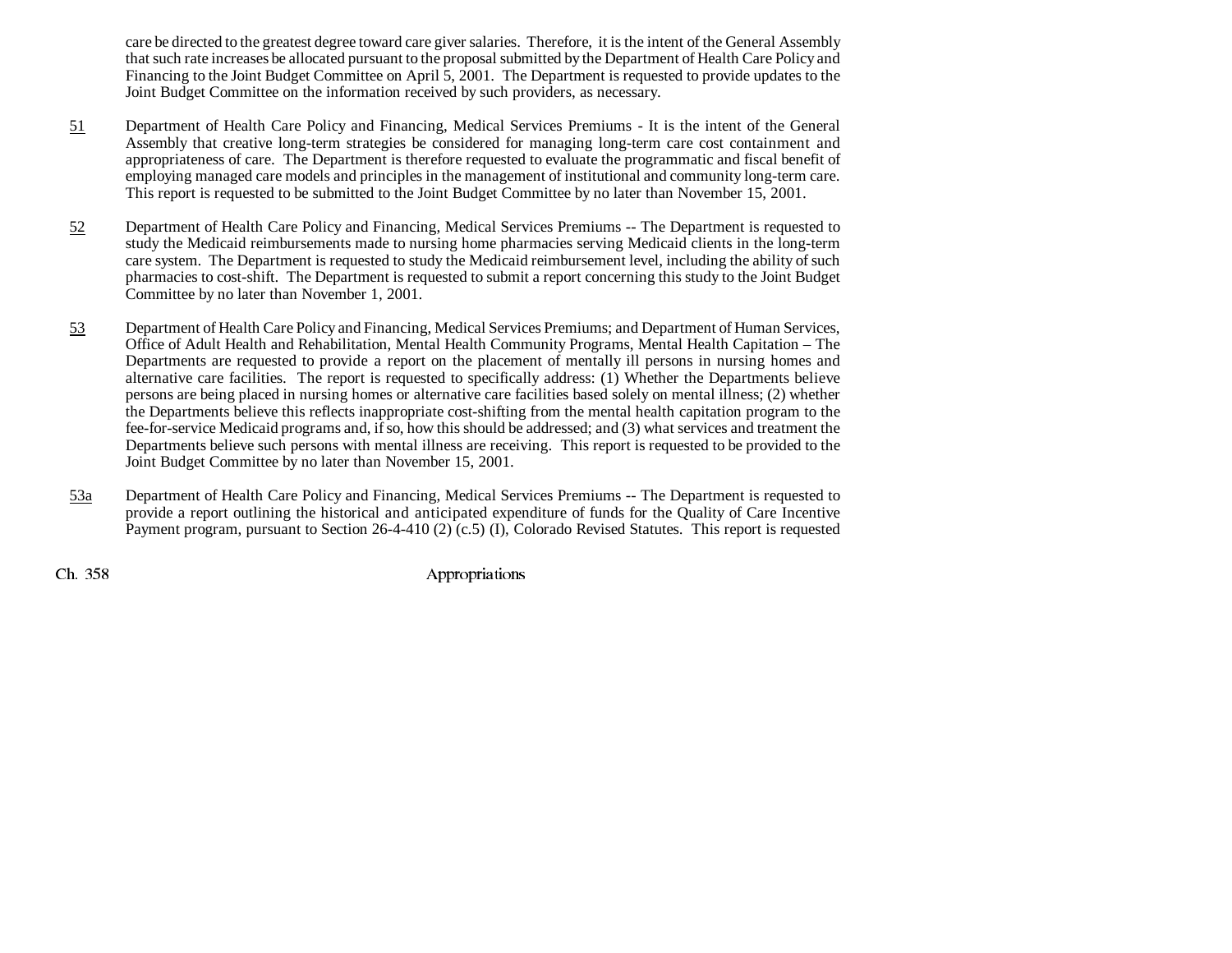|                    |       |                               | APPROPRIATION FROM      |                      |                             |                         |  |  |
|--------------------|-------|-------------------------------|-------------------------|----------------------|-----------------------------|-------------------------|--|--|
| ITEM &<br>SUBTOTAL | TOTAL | <b>GENERAL</b><br><b>FUND</b> | GENERAL.<br><b>FUND</b> | CASH<br><b>FUNDS</b> | <b>CASH</b><br><b>FUNDS</b> | FEDERAL<br><b>FUNDS</b> |  |  |
|                    |       |                               | <b>EXEMPT</b>           |                      | <b>EXEMPT</b>               |                         |  |  |
|                    |       |                               |                         |                      |                             |                         |  |  |

to be provided to the House Health, Environment, Welfare, and Institutions Committee, the Senate Health, Environment, Children and Families Committee, the Joint Budget Committee, and the Legislative Audit Committee by no later than November 1, 2001.

- 53b DEPARTMENT OF HEALTH CARE POLICY AND FINANCING, INDIGENT CARE PROGRAM, DENVER INDIGENT CARE PROGRAM; AND UNIVERSITY HOSPITAL INDIGENT CARE PROGRAM -- IT IS THE INTENT OF THE GENERAL ASSEMBLY THAT THE INTERGOVERNMENTAL TRANSFERS PROVIDED THROUGH THE MEDICARE UPPER PAYMENT LIMIT FUNDING MECHANISM IN THESE LINE ITEMS BE USED TO ADDRESS MEDICAID FUNDING SHORTFALLS PAID THROUGH THE GENERAL FUND. IT IS THE GENERAL ASSEMBLY'S UNDERSTANDING THAT THIS INTERGOVERNMENTAL TRANSFERWILL BE APPROXIMATELY \$11,171,358 IN FY 2001-02.
- 54 Department of Health Care Policy and Financing, Indigent Care Program, H.B. 97-1304 Children's Basic Health Plan Trust -- The Department is requested to report on success in obtaining cash as well as in-kind donations for the Children's Basic Health Plan from the private sector for FY 2000-01 and anticipated local fund-raising success for FY 2001-02. The Department is requested to submit this information to the Joint Budget Committee no later than November 1, 2001.
- 55 Department of Health Care Policy and Financing, Indigent Care Program, H.B. 97-1304 Children's Basic Health Plan Trust -- It is the intent of the General Assembly that the Department of Health Care Policy and Financing assess eligible families enrolling in the Children's Basic Health Plan an annual premium of \$25 for one child and \$35 for two or more children for families with incomes between 151 percent and 185 percent of the federal poverty level.
- 55a DEPARTMENT OF HEALTH CARE POLICY AND FINANCING, H.B. 97-1304 CHILDREN'S BASIC HEALTH PLAN TRUST -- IT IS THE GENERAL ASSEMBLY'S UNDERSTANDING THAT THE CHILDREN'S BASIC HEALTH PLAN TRUST CONTAINSA RESERVE BALANCE SIGNIFICANTLY HIGHER THAN THE EXPENDITURES NECESSARY TO SUPPORT ALL FY 2001-02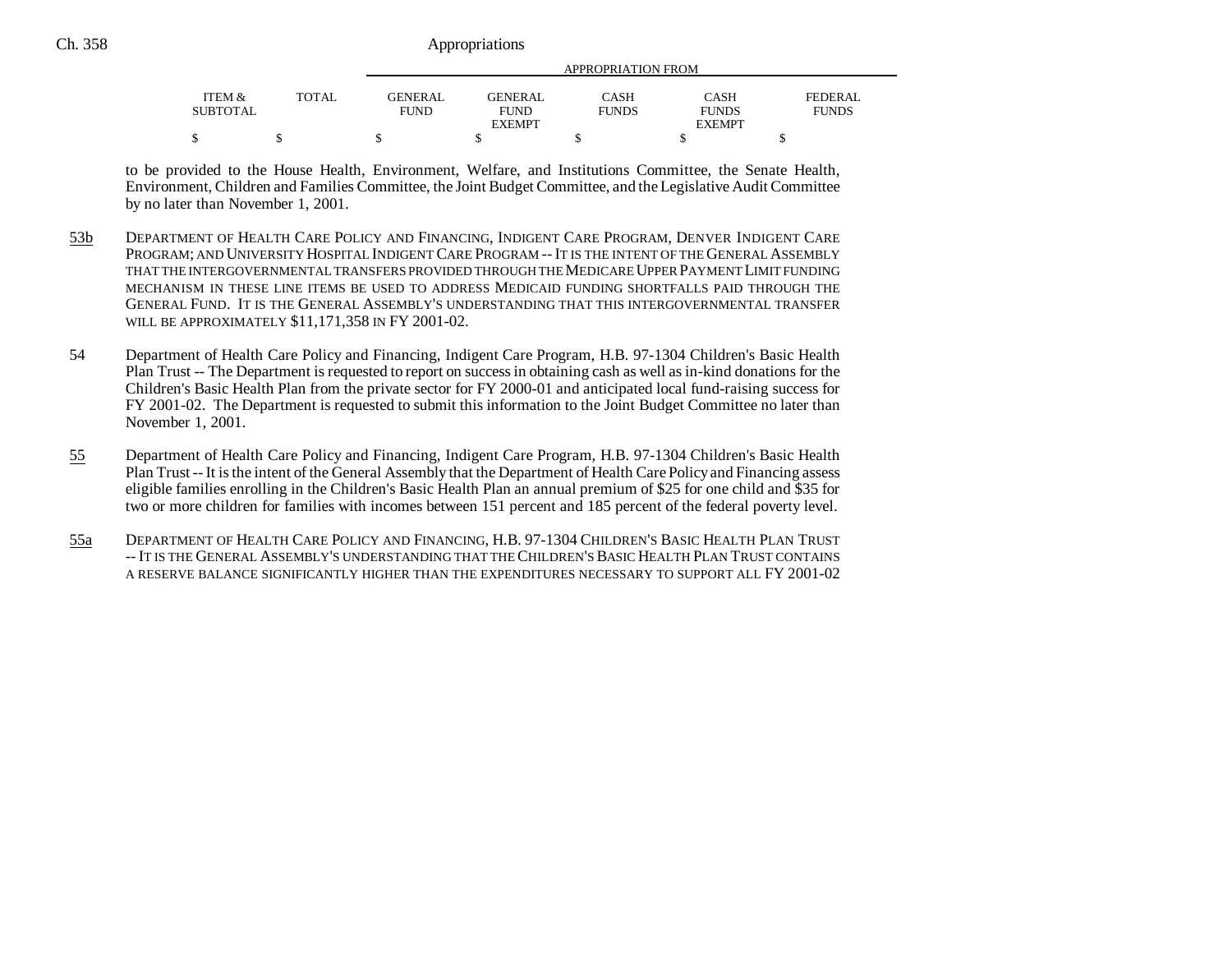APPROPRIATIONS FROM SAID TRUST. IT IS THE INTENT OF THE GENERAL ASSEMBLY THAT THE JULY 1, 2002 BEGINNING FUND BALANCE IN THE CHILDREN'S BASIC HEALTH PLAN TOTAL \$16 MILLION, A FUND BALANCE DERIVED OVER TIME FROM MULTIPLE SOURCES OF FUNDING. TO THIS END, IT IS THE INTENT OF THE GENERAL ASSEMBLYthat an increase of \$8,603,720 General Fund be appropriated in the FY 2002-03 Long Bill in addition TO THE ANNUAL APPROPRIATIONS MADE FOR FY 2002-03 TO THE TRUST TO SUPPORT FY 2002-03 CHILDREN'S BASIC HEALTH PLAN APPROPRIATIONS FROM THE TRUST.

- 56 Department of Health Care Policy and Financing, Indigent Care Program, Children's Basic Health Plan Premium Costs -- This appropriation assumes an average medical cost per child of \$867.12 \$881.76 per year (\$72.26 \$73.48 per member per month), not including dental services, and assumes an estimated average monthly caseload of 40,688 40,960 children.
- 57 Department of Health Care Policy and Financing, Indigent Care Program, Children's Basic Health Plan Premium Costs - It is the intent of the General Assembly that no payments be made to managed care organizations with appropriations made on behalf of the Children's Basic Health Plan for children who are no longer participating in such program. To that effect, the Department is requested to provide to the Joint Budget Committee a proposal for tracking these children and ensuring that payments are not made for children who are no longer in the program. This report is requested to be submitted to the Joint Budget Committee by no later than October 1, 2001.
- 58 Department of Health Care Policy and Financing, Indigent Care Program, Children's Basic Health Plan Premium Costs; and Department of Human Services, Office of Adult Health and Rehabilitation, Mental Health Community Programs – The Departments are requested to report, with their annual budget submission, on the benefits and costs of expansion of Children's Basic Health Plan (CHP) services to children with severe emotional disturbance. The report should specifically address: (1) Any recommended steps to expand the role of community mental health centers in identification of and service provision for CHP clients with mental illness; and (2) the fiscal impact of modifying the CHP program to provide an expanded benefit package for children with severe emotional disturbance. The fiscal impact should include an analysis of potential reductions in the need for direct General Fund support for children with mental illness if the CHP program is expanded.
- 59Department of Health Care Policy and Financing, Other Medical Services, Primary Care Physician Program Market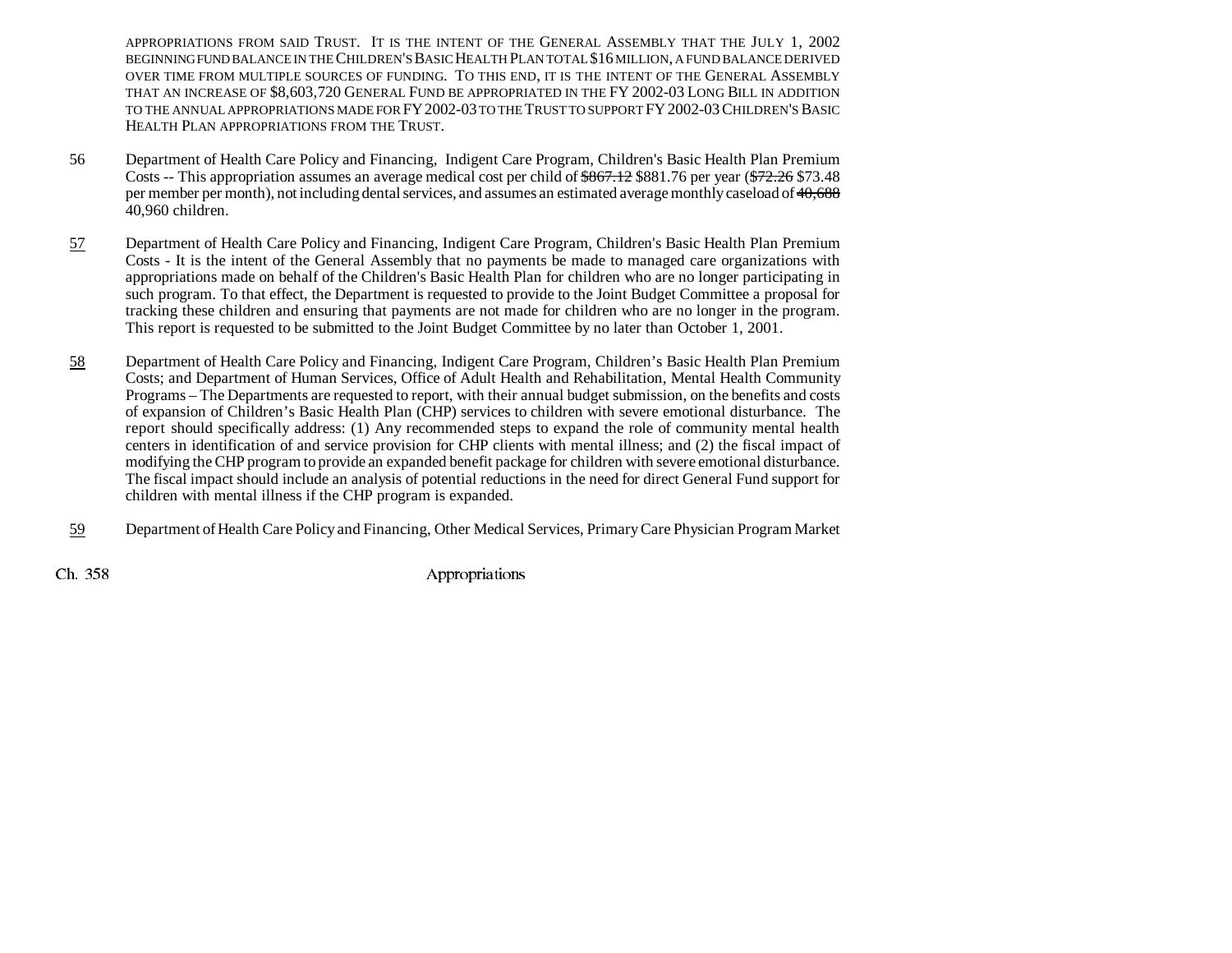|          |              |             | APPROPRIATION FROM |              |               |              |  |  |
|----------|--------------|-------------|--------------------|--------------|---------------|--------------|--|--|
| ITEM &   | <b>TOTAL</b> | GENERAL     | GENERAL            | CASH         | <b>CASH</b>   | FEDERAL      |  |  |
| SUBTOTAL |              | <b>FUND</b> | <b>FUND</b>        | <b>FUNDS</b> | <b>FUNDS</b>  | <b>FUNDS</b> |  |  |
|          |              |             | <b>EXEMPT</b>      |              | <b>EXEMPT</b> |              |  |  |
|          |              |             |                    |              |               |              |  |  |

Rate Reimbursement -- The General Assembly requests that the Department evaluate the market rates for the primary care physician incentive program and report this information to the Joint Budget Committee by no later than October 1, 2001.

- 60 Department of Health Care Policy and Financing, Other Medical Services, S.B. 97-101 Public School Health Services - It is the intent of the General Assembly that the Department comply with Section 26-4-531 (8) (b), Colorado Revised Statutes. To that end, the Department is requested to provide a complete reporting of all S.B. 97-101 associated administrative expenditures for FY 1999-00, FY 2000-01, and FY 2001-02. In addition, the Department is requested to include a delineation of requested expenditures in the FY 2002-03 budget and recommendations on how to minimize administrative expenditures. This information is requested by no later than November 15, 2001.
- 61 Department of Health Care Policy and Financing, Department of Human Services Medicaid-Funded Programs; and Department of Human Services, Office of Adult Health and Rehabilitation, Mental Health Community Programs, Mental Health Capitation -- The Departments are requested to provide a report to the Joint Budget Committee, as part of their annual budget submission, that reviews their proposals and plans for the Medicaid mental health capitation program for FY 2002-03 and future years. The report should specifically address the following issues: (1) How program rates should be established, including whether the program should continue to be competitively bid on a financial and/or technical basis and, if so, how often; (2) how rates should be set for interim years (years when payment rates have not been locked in by a bid process); (3) how cost-effectiveness should be demonstrated, including whether the State should continue to require that the program cost 95 percent of what fee for service is estimated to have cost and, if so, how this should be measured; (4) how the State can ensure that program funding is fairly and reasonably divided among the various regions of the State; (5) whether and how the program should be extended to other services; (6) whether and how any program "savings" should be reinvested for indigent populations; and (7) recommendations for related statutory changes.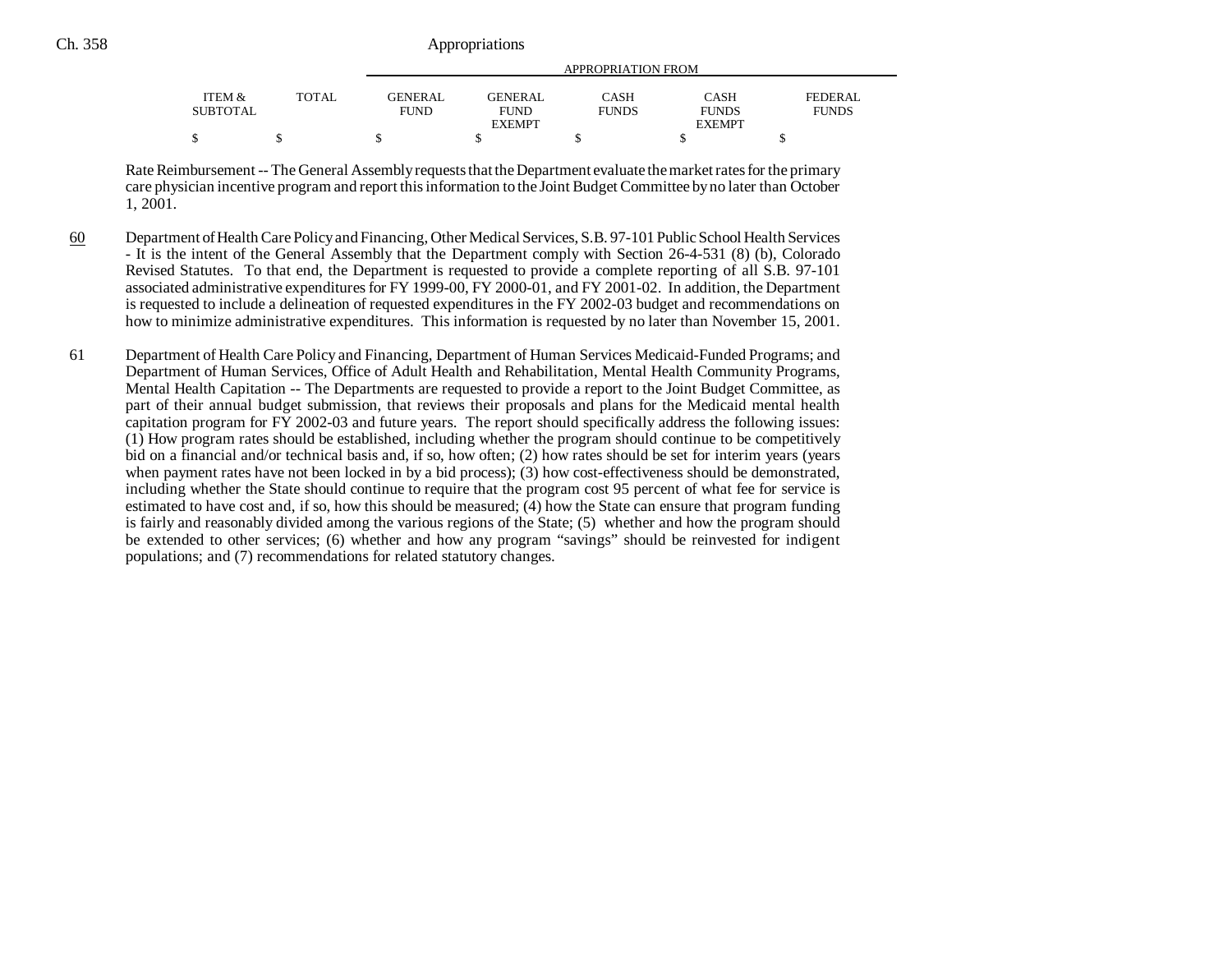- 62 Department of Health Care Policy and Financing, Department of Human Services Medicaid-Funded Programs; and Department of Human Services, Office of Adult Health and Rehabilitation, Mental Health Community Programs, Mental Health Capitation; and Office of Direct Services, Mental Health Institutes -- The Departments are requested to provide a report to the Joint Budget Committee, as part of their annual budget submissions, that reviews their progress, goals, and proposed time frames for incorporating adult inpatient services at the State mental health institutes into the Medicaid mental health capitation program.
- 63 Department of Health Care Policy and Financing, Department of Human Services Medicaid-Funded Programs; and Department of Human Services, Office of Adult Health and Rehabilitation, Mental Health Community Programs, Mental Health Capitation -- The mental health capitation appropriation includes funding for Medicaid capitation performance incentives awards. The Departments are requested to provide information on the use of these funds as part of their annual budget submission.
- 64 (Governor lined through this provision. See L. 2001, p. 2353.).
- 65 Department of Health Care Policy and Financing, Department of Human Services Medicaid-Funded Programs; and Department of Human Services, Office of Adult Health and Rehabilitation, Mental Health Community Programs, Medicaid Anti-Psychotic Pharmaceuticals -- The Departments are requested to report to the Joint Budget Committee with their November 1 budget submissions on their progress toward managing Medicaid mental health pharmaceutical costs, including any efforts to incorporate medication funding in the capitated Medicaid mental health contracts. This report should include an expected time line for planned activities, as well as estimates of the programmatic and fiscal impacts of any changes. The Departments are encouraged to pursue pilot programs to contain costs through physician education and management. The Departments are also requested to identify actual expenditures and growth projections for anti-depressant, anti-anxiety, and anti-mania medications as part of their budget submissions.